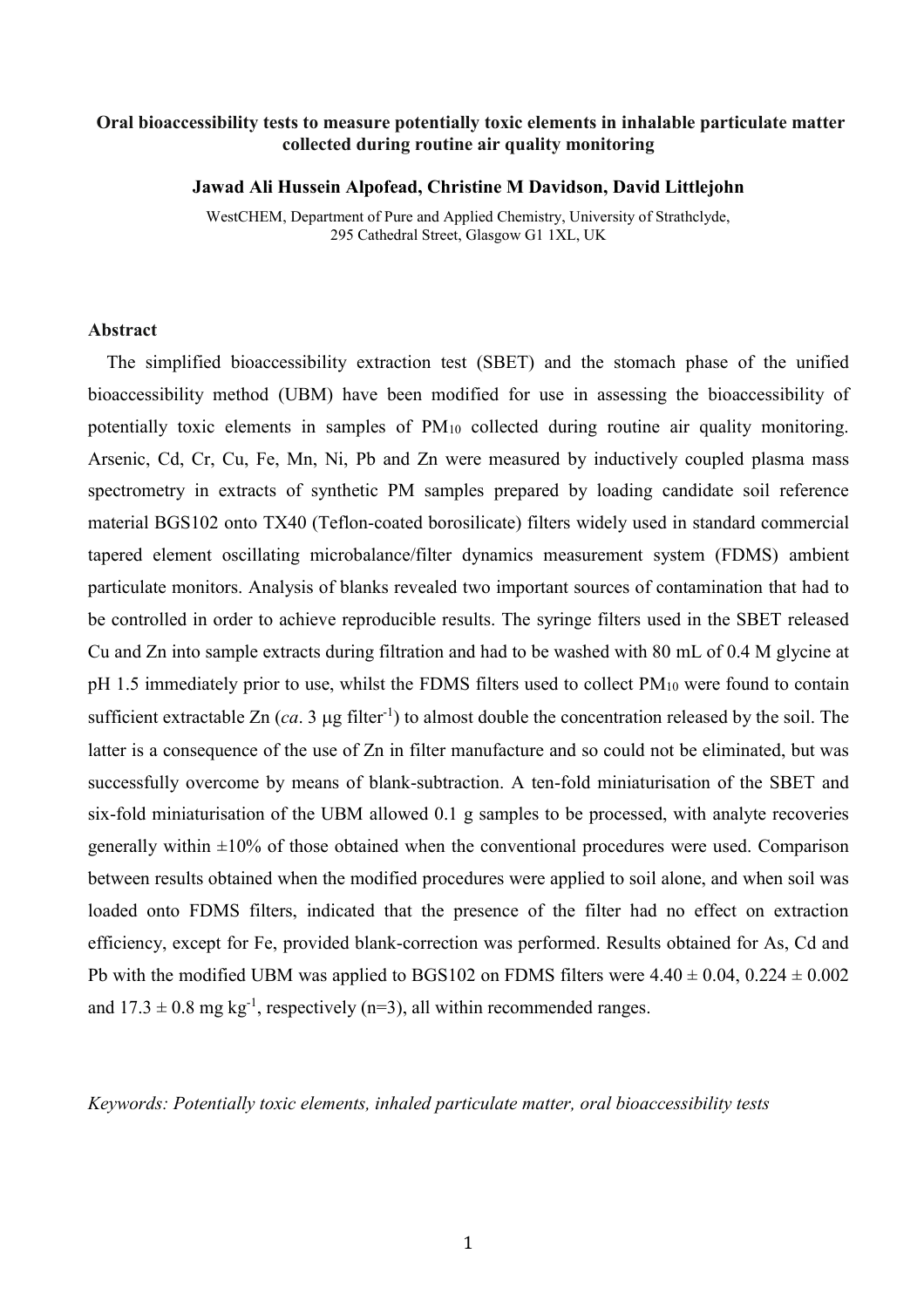#### **1. Introduction**

Exposure to potentially toxic elements (PTE) associated with inhaled airborne particulate matter  $(PM)$  can cause adverse human health effects such as heart diseases and lung cancer.<sup>1, 2</sup> However not all PTE species present are equally labile and equally able to affect health. Therefore, measurement of total or pseudototal PTE concentrations in PM generally gives a poor indication of health risk. This has led to considerable current interest in the development of extraction procedures to determine the bioavailable or bioaccessible PTE fraction in PM.<sup>3,4</sup> The bioavailable fraction can only be determined by using *in-vivo* methods, whilst *in-vitro* methods are used to measure the bioaccessible fraction. A more realistic risk assessment is achieved by applying *in-vivo* methods. However their disadvantages – such as high cost and the considerable lengths of time involved, together with ethical concerns – mean that researchers have tended to focus on development or application of *in-vitro* methods. 5, 6

The aerodynamic diameter of airborne PM is between 0.005 and 100  $\mu$ m,<sup>7</sup> but only the  $\leq 10 \mu$ m fraction (PM<sub>10</sub>) is inhalable.<sup>8</sup> Inhaled particles with diameter  $\leq 2.5$  µm (PM<sub>2.5</sub>) penetrate into the lungs, $8$  whilst particles between 2.5 and 10  $\mu$ m in diameter are transported from the conducting airways (nose, pharynx, larynx, trachea, bronchi and bronchioles) to the gastrointestinal tract by mucociliary clearance.  $8-10$  Various synthetic lung fluids – notably Gamble's solution<sup>11</sup> and modifications thereof<sup>12-18</sup> have been proposed to estimate the fraction of PTE in  $PM_{10}$  that is bioaccessible following inhalation. However, because up to 99% of the >2.5 μm fraction of inhaled  $PM_{10}$  is eventually deposited in the gastrointestinal tract,<sup>19</sup> oral bioaccessibility tests suitable for estimating the bioaccessibility of PTE associated with inhaled airborne particles are also required.

Several oral bioaccessibility tests have been described in literature for soil. Medlin<sup>4</sup> produced the simplified bioaccessibility extraction test  $(SBET)^{20}$  by modifying the physiologically based extraction test (PBET) of Ruby *et al.*<sup>21</sup> to consider only the stomach phase and use a minimal number of reagents (glycine and HCl only). The SBET was validated for Pb by Ruby *et al*. <sup>22</sup> using an *in vivo* swine study. A standard operating procedure was established by Dexler,<sup>4</sup> the most recent version of which was published by the USEPA in  $2012<sup>20</sup>$  The bioaccessibility research group of Europe  $(BARGE)$  produced a more complex test, the unified bioaccessibility method  $(UBM)$ ,<sup>23</sup> by modifying an *in-vitro* method originally created by researchers at the Netherlands National Institute for Public Health and the Environment.<sup>24</sup> This test consists of two phases: the "stomach" phase (incorporating saliva and gastric fluids) and the "stomach and intestinal" phase (including duodenal and bile fluids). The UBM was evaluated by means of an international inter-laboratory exercise<sup>25</sup> and validated<sup>26</sup> for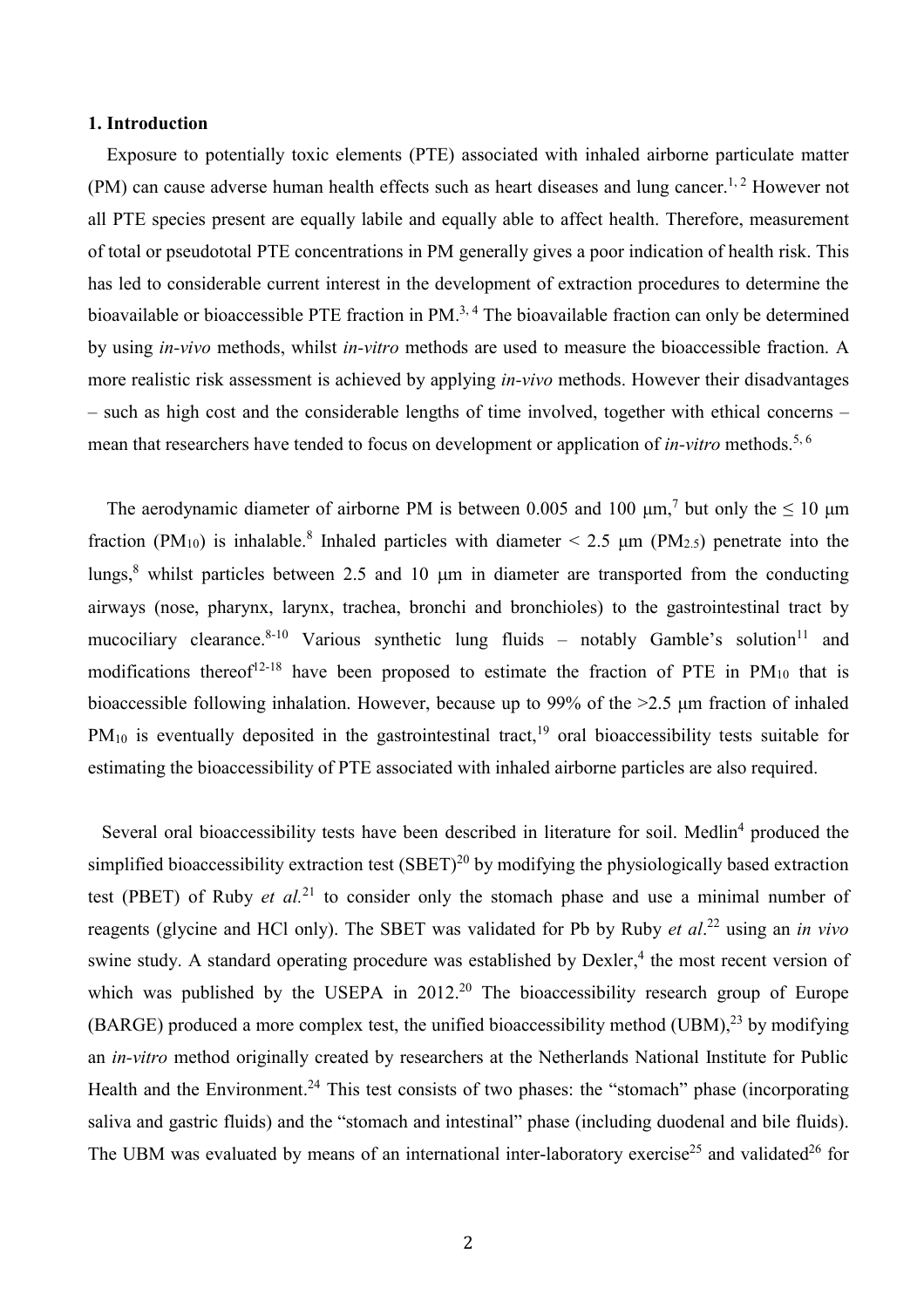As, Cd, Pb and Sb in soils by conducting *in-vivo* swine studies. The validated BARGE UBM methodology was reported by British Geological Survey (BGS) in 2011. <sup>27</sup> The similarity of the UBM extractants to body fluids and the fact that it has been validated for more than one element are key advantages of the method. However, the complexity of the extractants (24 chemicals) and lengthy time, both for the extraction (*ca.* 4 hours) and for preparation of reagents (*ca.* 3 hours) are serious drawbacks. Recently, the International Organization for Standardization<sup>28</sup> recommended that bioaccessibility tests should address the exposure route that yields the maximum bioaccessible analyte concentration, to provide a conservative estimate of risk. For the UBM, this means that only the "stomach" phase generally needs be considered because lower values of bioaccessible PTE concentrations are usually obtained in the "stomach and intestinal" phase. 29-31

The SBET<sup>32-40</sup> and the UBM<sup>6, 28-31, 39, 41, 42</sup> have been employed to determine the bioaccessible PTE fraction in a variety of substrates, notably urban soils, <sup>29, 30, 32, 34, 41</sup> soils impacted by mine waste or pesticides and herbicides, <sup>35-37, 40</sup> and street dust.<sup>38</sup> There are few reports of the application of oral bioaccessibility tests to PM10, and none featuring the UBM. Madrid *et al.*<sup>32</sup> used the SBET to extract PTE from the 2-10  $\mu$ m particle size fractions of urban soils from Sevilla (Spain) and Torino (Italy) that had been obtained by fractionation of whole soil using a sedimentation method. Only Hu *et al.*<sup>43</sup> have applied the SBET to genuine samples of urban airborne PM, collected on filters, in Nanjing (China). However, the fractions studied – total suspended particulates and  $PM_{2.5}$  – do not correspond to those transported to the gastrointenstinal tract by mucocillary clearance (hence use of an oral bioaccessability test is not optimal here) and their approach for sample collection – use of precombusted quartz microfibre filters and a large-volume air sampler – is not representative of that normally used in air quality monitoring. There remains a need to develop variants of soil-based oral bioaccessibility tests specifically optimised for application to samples of airborne particles routinely collected by governments and municipal authorities worldwide.

 A common approach for continuous montoring of ambient airborne particular matter uses a tapered element oscillating microbalance (TEOM) and filter dynamics measurement system (FDMS) 44, 45 Air is drawn through a PM<sup>10</sup> size-selective inlet, dried and directed to the mass transducer, where the decrease in oscillating frequency indicates the mass of material accumulated on the TEOM filter.<sup>46</sup> In the FDMS, an alternative reference flow path incorporating a chiller unit and a 47 mm teflon-coated borosilicate TX40 filter<sup>47</sup> is used to correct for loss of semi-volatile material.<sup>46</sup> These TX40 filters are typically discarded after use, but represent a valuable source of real PM<sup>10</sup> samples for chemical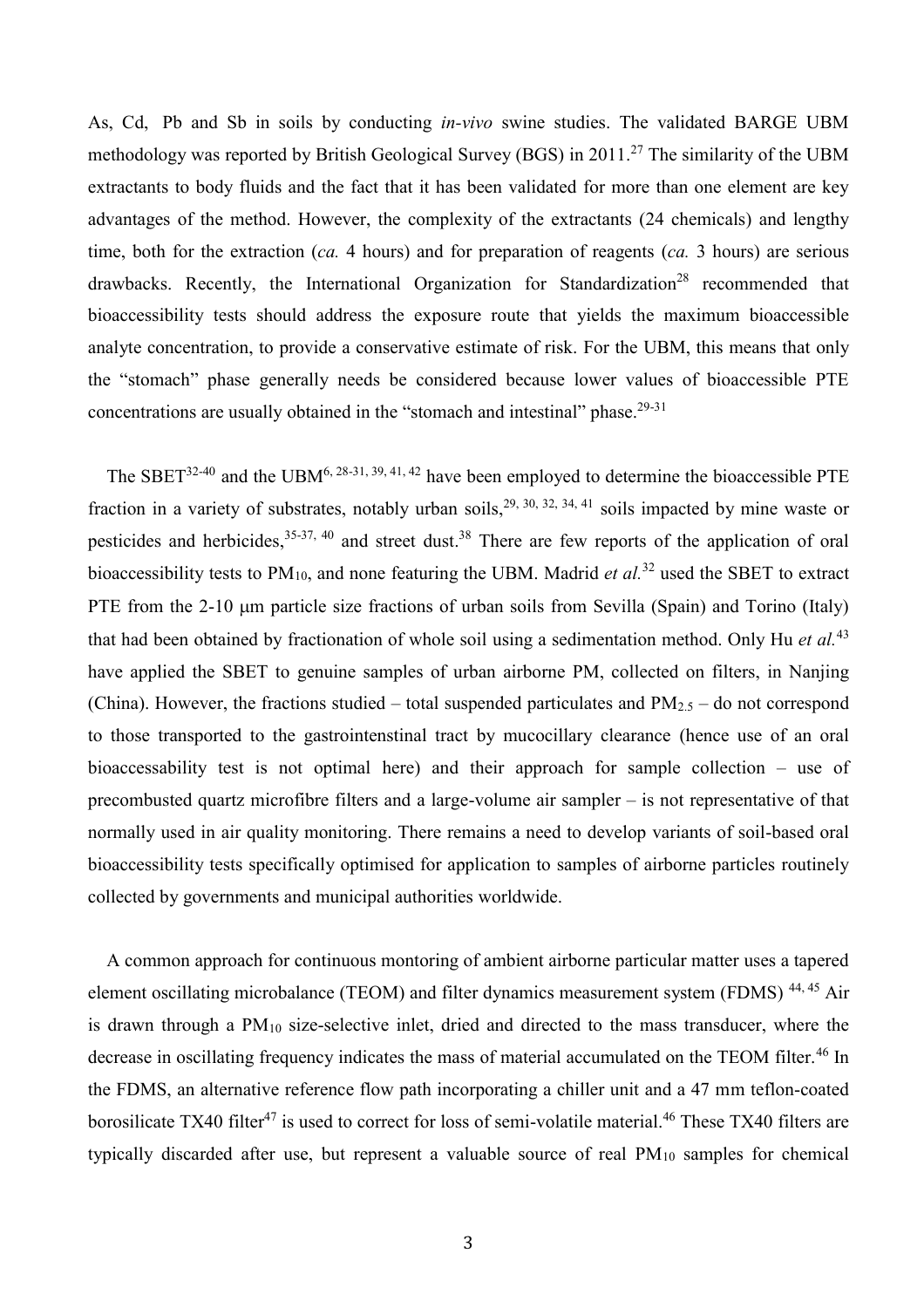analysis, including the application of bioaccessibility tests.

 The aim of the current study was to optimise versions of the SBET and UBM (stomach phase) suitable for use in the determination of bioaccessible PTE concentrations in PM<sub>10</sub> supported on TX40 filters used in standard commercial TEOM/FDMS ambient particulate monitors. Specific objectives were:

- (a) To modify the SBET and UBM (stomach phase) methods to make them more suitable for application to the small amount of  $PM_{10}$  typically collected, and
- (b) To investigate the effects of the TX40 filter support on PTE concentrations and extraction efficiency using the SBET and UBM (stomach phase) methods.

### **2. Experimental**

## *2.1. Apparatus and Reagents*

 Blank Pallflex TX40 FDMS filters were supplied by Air Monitors Ltd. (Gloucestershire, UK). These are composed of borosilicate microfibers reinforced with woven glass cloth and bonded with polytetrafluoroethylene (mass 5 mg cm<sup>-2</sup>, diameter 47 mm). Acrodisc® cellulose acetate membrane syringe filters (pore size 0.45 μm, diameter 25 mm) were purchased from Sigma Aldrich (Gillingham, UK). The pH of solutions was measured by using a Mettler-Teledo (SevenGo™) pH meter. Suspensions were shaken and incubated by using an end-over-end rotator placed inside an incubator (Stuart® SI500 shaking incubator) manufactured by Barloworld Scientific Ltd., Staffordshire, UK. All chemicals were of analytical grade. Bovine serum albumen,  $NaH<sub>2</sub>PO<sub>4</sub>$ , KCl, urea, CaCl<sub>2</sub>.2H<sub>2</sub>O, and pepsine (porcine) were purchased form Merck (Poole, UK). Glucose, NaCl, Na2SO4, NH4Cl, and NaOH were supplied by VWR International, Lutterworth, UK. Glucuronic acid, KSCN, glucosamine hydrochloride, alpha amylase, mucin (porcine), uric acid, hydrochloric acid (HCl) (36.5-38%) and nitric acid (HNO<sub>3</sub>) ( $\geq 69\%$  Trace SELECT® for trace analysis) were obtained from Sigma Aldrich (Gillingham, UK). Glycine was purchased from Fisher Scientific (Loughborough, UK). Multielement standard stock solution (10 mg L<sup>-1</sup> of As, Cd, Cr, Cu, Mn, Ni, Pb, and Zn) and Fe standard stock solution (1003 mg L-1 ) were obtained from Qmx Laboratories, Essex, UK**.** All glassware and plastic ware were soaked overnight in 10% HNO<sub>3</sub> then rinsed three times with deionized water before use.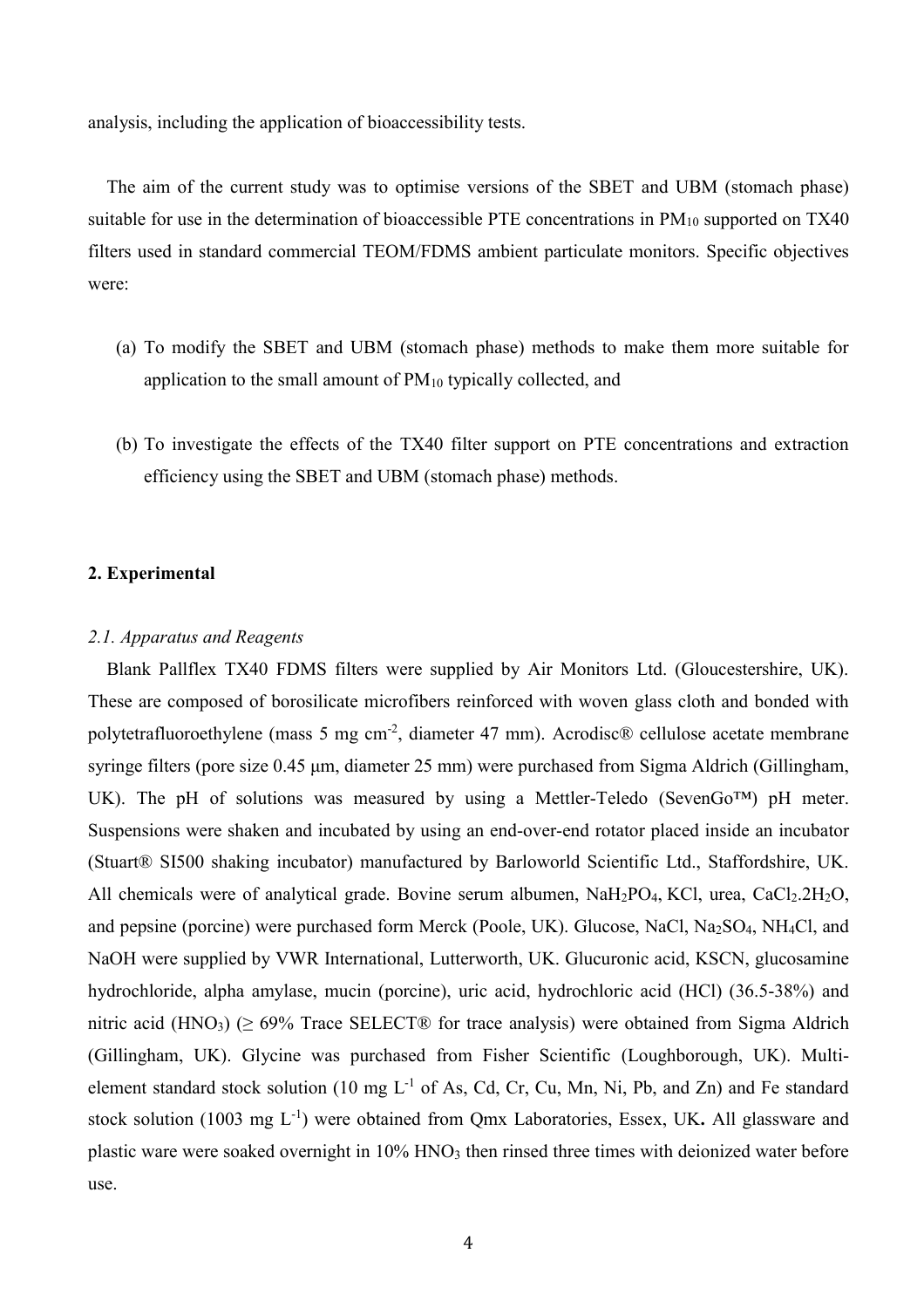#### *2.2. Simulation of PM<sup>10</sup> samples*

Since large quantities of  $PM_{10}$  with known concentrations of bioaccessible PTE were not available, a soil reference material (BGS102 from British Geological Survey, Keyworth, UK) was use in analytical method development. This material was chosen for several reasons. First, soil particles typically constitute a major component of airborne  $PM_{10}$ . Second, it has a particle size distribution broadly similar to commercially available particulate matter CRMs (Table 1). Finally, it is the only reference material available that has target values for the bioaccessible concentration of As, Cd and Pb using the UBM procedure and so could be used to assess the accuracy of the method developed. Airborne PM samples were simulated by smearing blank FDMS filters with 0.1 g of BGS102 using a plastic spatula.

## *2.3. The original SBET and UBM (stomach phase) procedures*

When the SBET<sup>20</sup> was applied, three 1.0 g test portions of soil BGS102 were placed into three 125 wide-mouth HDPE bottles, then 100 mL of glycine (0.4 mol L<sup>-1</sup>, pH 1.5  $\pm$  0.05, pre-adjusted with HCl at  $37 \pm 2$  °C) were transferred into each bottle. The bottles were tightly sealed, shaken by hand, then placed on an end-over-end shaker and rotated at  $30 \pm 2$  rpm for 1 hour inside a pre-heated incubator at  $37 \pm 2$  °C. At the end of the extraction, a 10 mL aliquot was removed from each bottle using a disposable 20 cm<sup>3</sup> syringe, and filtered through a 0.45  $\mu$ m cellulose acetate acrodisc® syringe filter. The pH of the mixture remaining in the extraction bottle was measured, and required to be pH 1.5 ± 0.5. Otherwise the extraction was repeated. Extracts were stored in polyethylene bottles at 4 **°**C prior to analysis by ICP-MS.

The validated BARGE UBM (stomach phase) methodology<sup>27</sup> was adopted in this study. Three 0.6 g test portions of soil BGS102 were placed into three centrifuge tubes. A 9 mL aliquot of simulated saliva fluid was transferred to each tube and shaken by hand for 10 seconds. A 13.5 mL aliquot of simulated gastric fluid was then added to the tube. The pH was checked and, when necessary, adjusted to  $1.2 \pm 0.05$  with HCl or 1 M NaOH. The tubes were rotated inside a pre-heated incubator at  $37 \pm 2$  °C for 1 hour. At the end of the extraction, the pH of the suspensions obtained was checked to ensure it was less than pH 1.5. Extracts then were centrifuged for 15 minutes at 4500 g. A 2.5 mL aliquot of the supernatants were collected by pipetting and diluted 4-fold with 2% HNO<sub>3</sub>. Extracts were stored in polyethylene bottles at 4 **°**C prior to analysis by ICP-MS.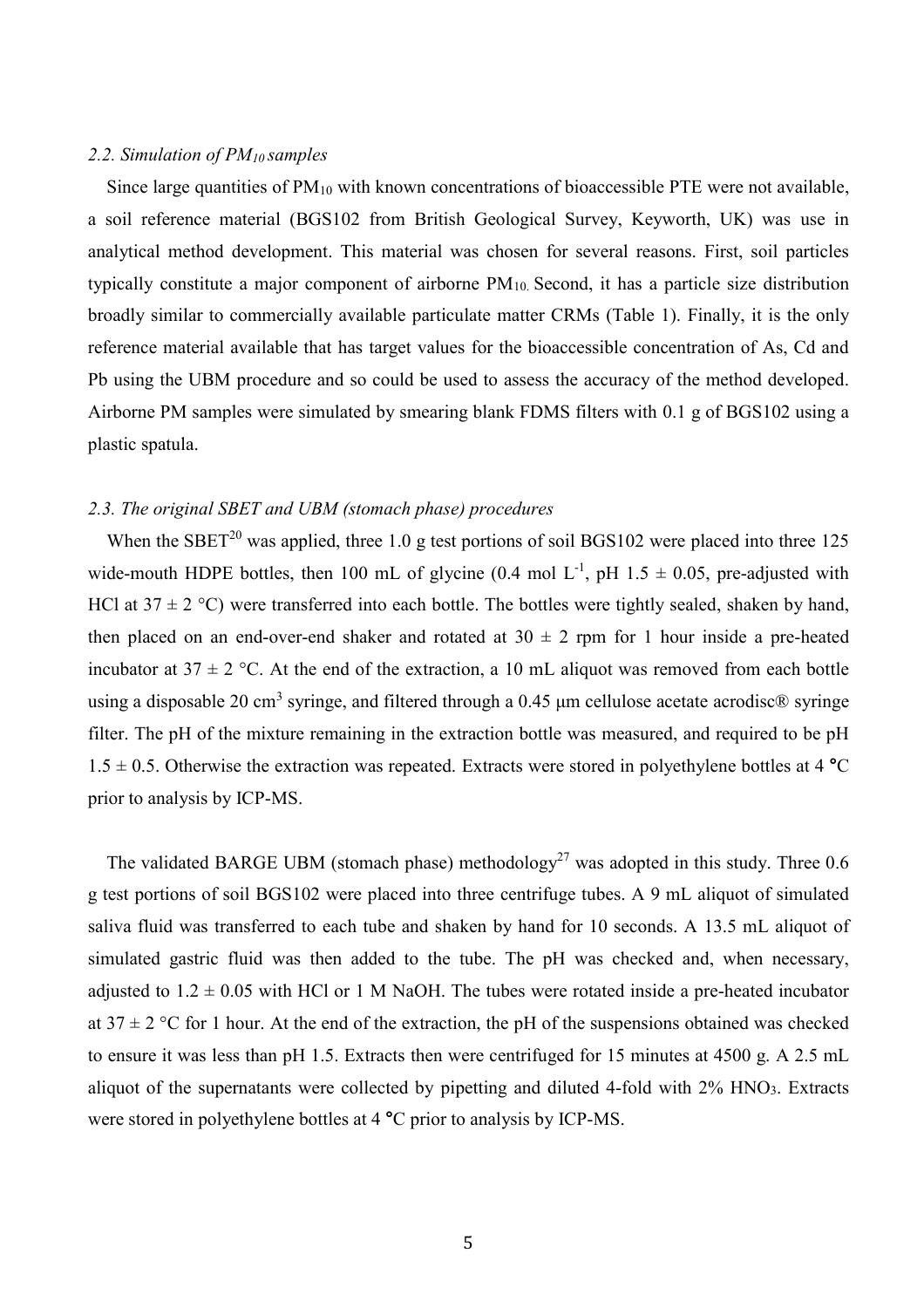# *2.4. Modification of the SBET and UBM (stomach phase) procedures for application to PM on FDMS filters*

### *2.4.1. The modified SBET procedure*

 The sample mass and extractant volume were each reduced ten-fold (to 0.1 g and 10 mL) maintaining the same solid:solution ratio as in the original procedure. Three replicated extractions of soil BGS102 were carried out and results compared with those obtained using the original method (described in section 2.3).

 Triplicate simulated PM samples were prepared by loading soil BGS102 onto FDMS filters as described in section 2.2, and the modified SBET was performed. A wide neck heavy-duty polypropylene bottle (150 mL) was used as the extraction vessel because the FDMS filter could be introduced flat (it was found that folding reduced the analyte extraction efficiency, presumably because of reduced contact between sample and extractant). The suspension obtained at the end of the extraction period was filtered through a pre-washed (see section 3.1) acrodisc® syringe filter to isolate the extract. Three 0.1 g test portions of soil BGS102 (not loaded on filters) and three blank FDMS filters were extracted in parallel to the three simulated PM<sub>10</sub> samples.

#### *2.4.2. The modified UBM (stomach phase) procedure*

 The sample mass and extractant volume were each reduced six-fold (to 0.1 g soil and a mixture containing 1.5 mL simulated saliva and 2.25 mL simulated gastric fluid). Three replicated extractions of soil BGS102 were carried out and results compared with those obtained using the original method (described in section 2.3).

 Triplicate simulated PM samples were prepared by loading soil BGS102 onto FDMS filters as described in section 2.2, and the modified UBM (stomach phase) was performed. A wide neck heavy-duty polypropylene bottle (150 mL) was used as the extraction vessel, then the suspension obtained at the end of the extraction period was decanted into a 15 mL centrifuge tube for isolation of the extract by centrifugation. Although the volume of the vessel is adequate, low recoveries were obtained when the extraction was carried out directly in the 15 mL centrifuge tube (ranging from 17% for Fe to 48% for As relative to that obtained with the larger vessel). Because the extractant volume was small (< 4 mL) pH adjustment was carried out using 25 or 50% *v/v* HCl and 0.1 M NaOH and a micro pH electrode. Three 0.1 g test portions of soil BGS102 (not loaded on filters) and three blank FDMS filters were extracted in parallel to the three simulated  $PM_{10}$  samples.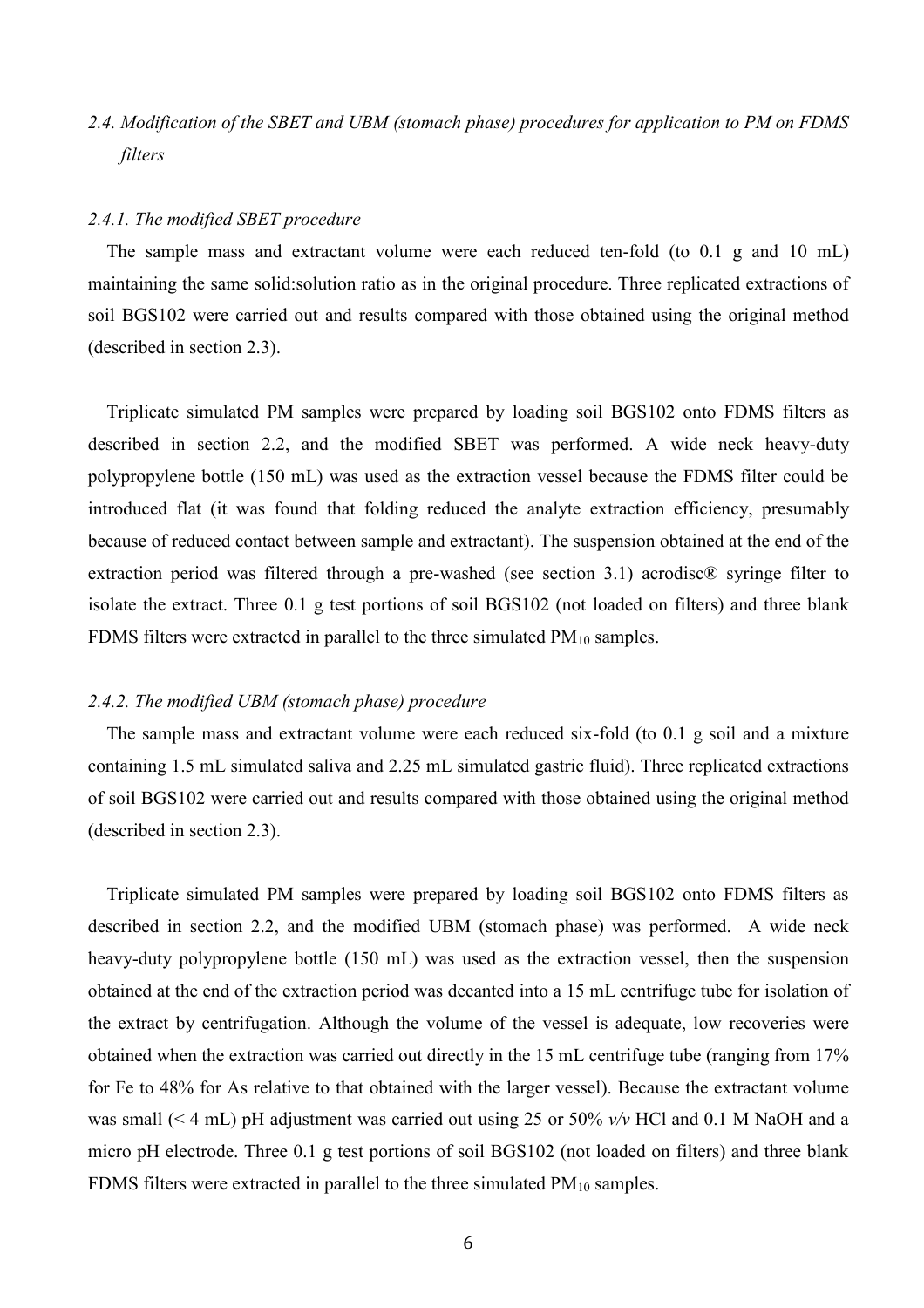### *2.5. Analyte quantification*

 Extracts obtained were analysed by ICP-MS using an Agilent Model 7700x instrument (Agilent Technologies, Cheshire, UK). The operating conditions are shown in Table 2. To check for interferences, two or three isotopes were measured for each element, except for As and Mn which are monoisotopic. To remove spectroscopic interferences, a He collision cell was operated at a flow rate of 4.5 L min<sup>-1</sup>. Internal standards similar in mass to each isotope quantified were selected. Matrixmatched calibration standards were used. For quality control, one of the calibration standards was reanalysed every 10 analysis and again at the end of the sample run to checking for instrumental drift.

### *2.6. Quality control*

 No certified reference material is currently available for bioaccessible PTE in airborne PM. Analytical performance was therefore assessed by processing triplicate samples and by use of spike recovery tests. Extractants were spiked to known concentrations of analytes (10020 μg  $L<sup>-1</sup>$  for Fe and 250  $\mu$ g L<sup>-1</sup> for other PTE), and taken through the complete extraction procedure. The percentage PTE spike recovery was calculated using equation 1.

$$
\% \text{ spike recovery} = \left(\frac{|measured \text{ conc. in splied \text{ reagent} - measured \text{ conc. in unspiked \text{ reagent}}}{known \text{ conc. \text{ added}}}\right) \times 100
$$

### **Equation 1**

Approximately 92 % of the RSD values for triplicate extractions were  $\leq 10$  %, and the remaining RSDs were between 10 and 15 % (except for one value of 24%). The spike recoveries were between 86.8 and 114%.

## **3. Results and discussion**

#### *3.1. Washing regime to reduce Cu and Zn blanks arising from acrodisc® filters*

High concentrations of Cu (119  $\mu$ g L<sup>-1</sup>) and Zn (1520  $\mu$ g L<sup>-1</sup>) were initially found in procedural blanks from the SBET method, which caused poor precision (i.e. high RSD values) to be obtained for these analytes when replicate extractions were performed e.g. RSD of 9.2% for Cu and 78% for Zn (n=3). The source was eventually identified as the acrodisc® syringe filters used. This problem has not been highlighted in previous SBET studies<sup>34, 37, 38</sup>, perhaps because the method is most often applied to determine As and Pb, and also due to the fact that some studies featuring Cu and Zn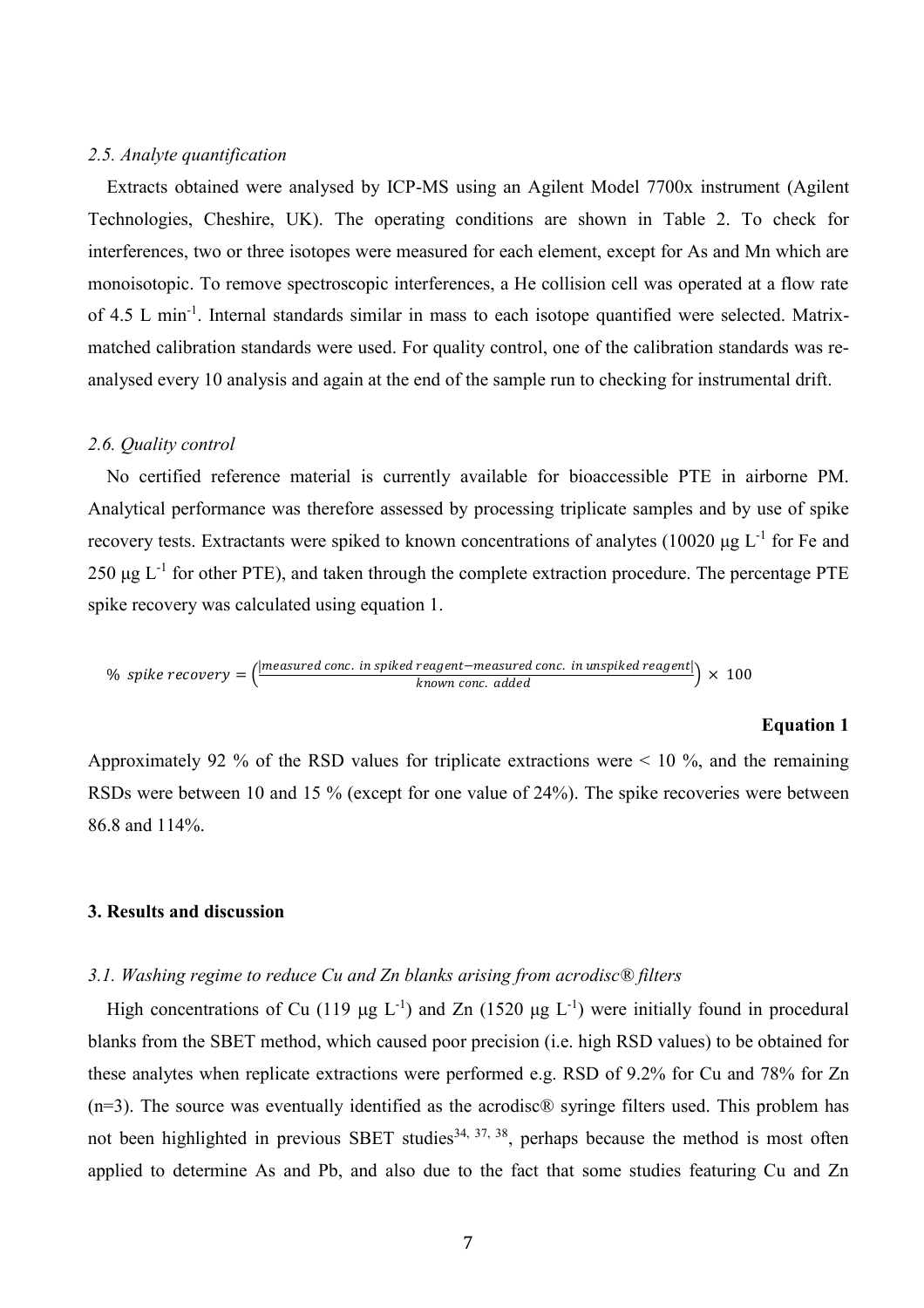adopted centrifugation instead of filtration to obtain clear extracts for analysis.<sup>32</sup> However, in a study using a US Pharmacopeia methodology to assess gastric bioaccessibility, Falta *et al.*<sup>48</sup> noted that filtration, even using pre-cleaned cellulose acetate filters, led to higher blank levels than centrifugation of sample extracts.

To find a suitable washing regime, successive 10 mL aliquots of either glycine  $(0.4 \text{ mol L}^{-1}, \text{pH})$ 1.5), HCl (pH 1.5) or deionized water were passed through three new acrodisc® filters and the filtrates analysed using ICP-MS. The filtrates obtained using deionised water did not contain Cu or Zn at detectable concentrations but, as shown in Fig. 1, the other reagents were able to leach these analytes from the syringe filters. The concentrations of Cu and Zn decreased markedly with increased volume of washing solution. After 80 mL of glycine or HCl had been passed through, the concentrations of Cu in the filtrates were 0.217 and 0.154  $\mu$ g L<sup>1</sup>, respectively, and 38.9 and 29.2  $\mu$ g L<sup>-1</sup>, respectively, for Zn. These values did not change significantly on further washing. Although both glycine and HCl were able successfully to remove the Cu and Zn contribution to the procedural blank arising from the syringe filters, washing with glycine (4 x 20 mL) was chosen because glycine is used as extractant in the SBET. It is important to note that the entire washing regime had to be carried out immediately prior to use of the filter. If filters were washed and then left to stand for a period as short as 20 minutes before use, then the blank concentrations of, especially, Zn increased markedly as additional contaminant leached out of the filter.

#### *3.2. Modification of the SBET and UBM (stomach phase)*

 Results obtained for the original and modified SBET and UBM (stomach phase) methods are presented in Table 3. It can be seen that the concentrations of PTE extracted by the modified methods are similar to those obtained with the original methods, with recoveries  $100 \pm 10\%$  for the modified SBET (except for Fe and Pb, where values of 119 and 115% were obtained) and  $100 \pm 4\%$  for the modified UBM. The student t-test (at 0.05 significance level) indicated that there was no significant difference between the results obtained using original and modified SBET for all PTE studied whereas, for the UBM (stomach phase), the t-test passed for As, Cd, Cu, Fe and Pb, but failed for Cr, Mn, Ni, and Zn. However, the relative percentage difference (%RDP) was low (< 4.4%) for all analytes (see Table 3) using the UBM.

The bioaccessible As, Cd, and Pb concentrations in the UBM (stomach phase) were within the certified and guideline values<sup>23</sup> of  $4.52 \pm 1.28$ ,  $0.281 \pm 0.170$ , and  $13.0 \pm 6.0$  mg kg<sup>-1</sup>, respectively, in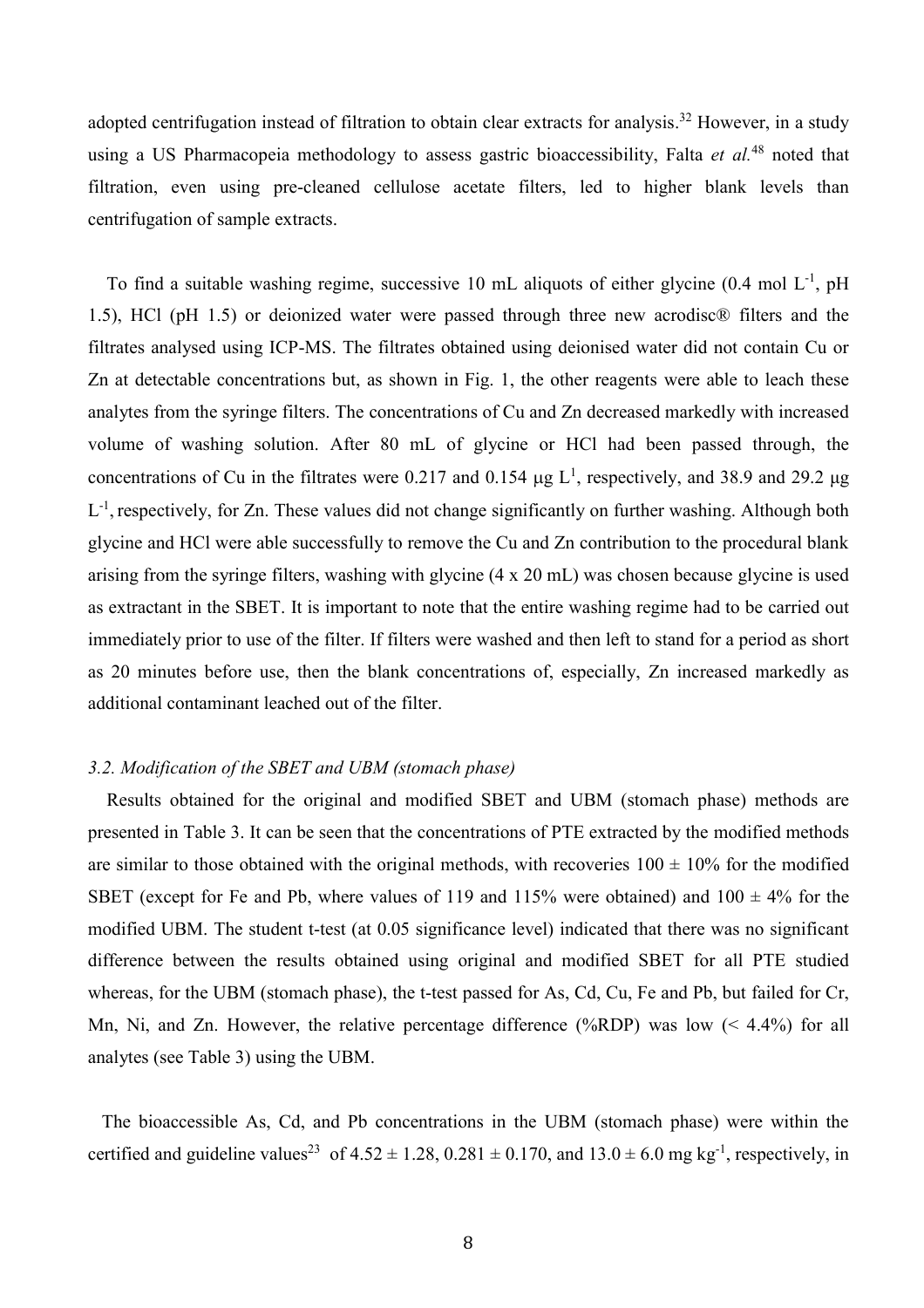both original or modified versions of the procedure. Unfortunately, no indicative values are available for analytes extractable from BGS102 using the SBET.

 Different concentrations of PTE were extracted by the UBM (stomach phase) and SBET procedures, using either the original or the modified methods. Differences between extractable analyte concentrations obtained using different oral bioaccessibility tests have been noted in previous studies, for example reference.<sup>49</sup> This is to be expected based on the different reagents employed (for example the presence of mucin in the UBM has been reported to increase the bioaccessible concentration of Cr, Cu, Ni, Pb, and  $Zn^{28}$ ) and pH values at which extractions are performed. The pH has been reported to be a dominant factor that affects the solubility of elements in oral bioaccessibility tests<sup>50</sup> and is likely to be responsible for the differences observed in the current study, where the UBM (pH 1.2) generally yielded higher bioaccessible analyte concentrations than the SBET (pH 1.5).

## *3.3. Contribution of blank FDMS filters to measured bioaccessible PTE content*

 The concentrations of PTE extracted when the modified SBET and UBM (stomach phase) were applied to blank FDMS filters are presented in Table 4. The concentrations were generally low – often less than limits of detection – with the notable exception of Zn. The presence of the FDMS filter contributed a significant  $Zn$  bank to the analysis. Each filter released around 3  $\mu$ g of  $Zn$ , which was similar to the amount released by the soil sample itself (assuming 0.1 g of soil, containing 35 mg kg<sup>-1</sup> extractable Zn, had been loaded). This contamination cannot easily be eliminated because Zn is an intrinsic component of the FDMS filters, added as a binder during the production process.<sup>51</sup> Fortunately, the between-filter variability in extractable Zn concentrations was found to be relatively low (< 19% for the SBET and < 9% for the UBM, n=3) and it is therefore feasible to blank-correct results obtained by extracting a (set of) blank filter(s) in parallel with samples. All subsequent results were therefore corrected for filter blanks for all PTE tested.

## *3.4. Application of the modified SBET and UBM (stomach phase) to simulated PM samples*

 Fig 2 compares the bioaccessible concentrations of PTE in soil BGS102 alone (bars SBET 1 and UBM 1) with results obtained when the soil was smeared onto FDMS filters to simulate  $PM_{10}$ samples (bars SBET 2 and UBM 2) for both modified oral bioaccessibility tests. The presence of the FDMS filter did not appear to affect the bioaccessible concentrations measured in either case. This was confirmed using t-tests at 0.05 significance level (see Table 5) where neither method showed a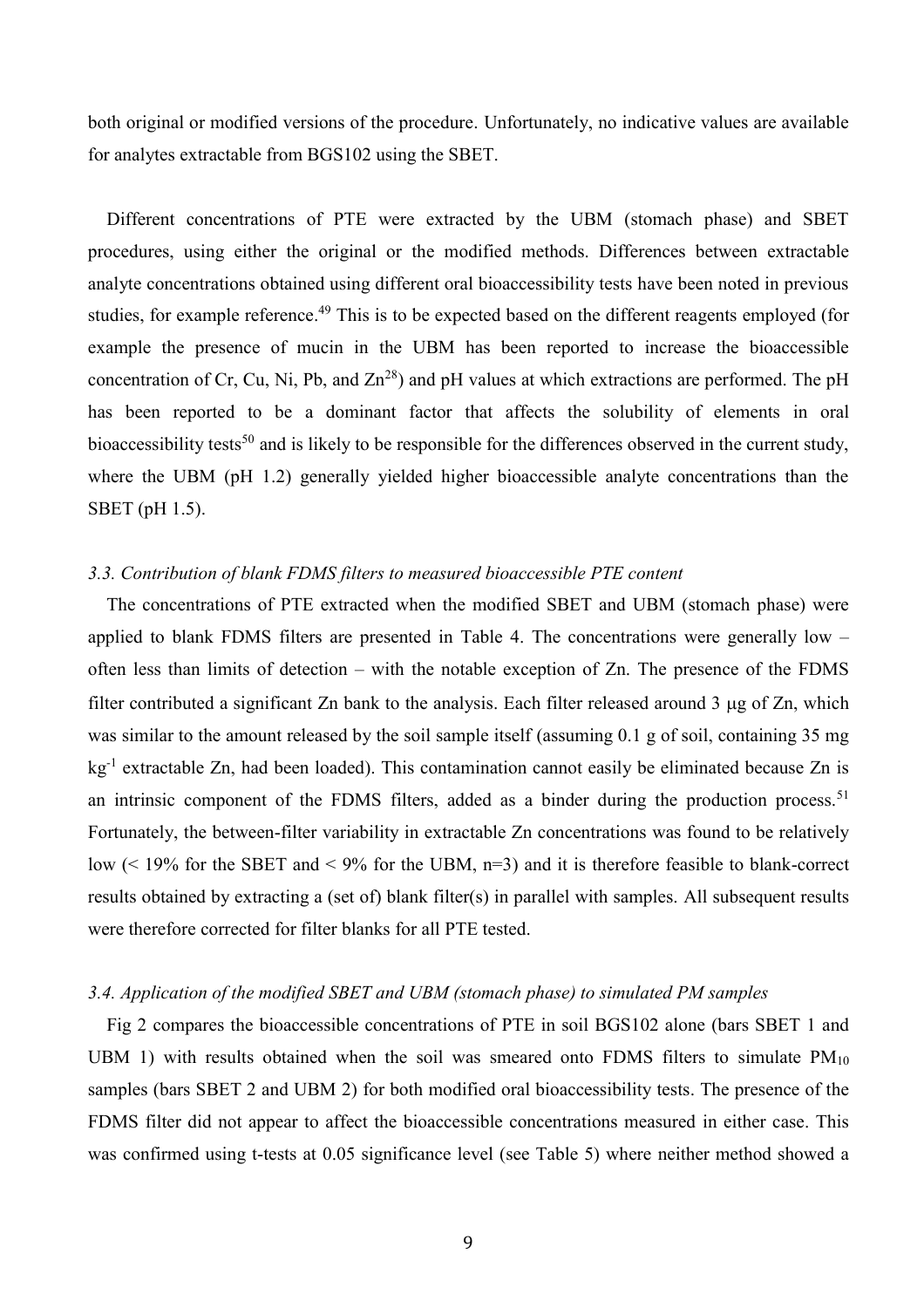significant difference obtained between results for soil alone and for soil presented on a filter, except for Fe. Relative percentage difference (RDP) values between soil alone and soil on a filter were <2% for the modified SBET method, except for Zn  $(10.2\%)$  and  $\lt$  5% for the modified UBM (stomach phase) except for Ni and Pb (11.7 and 6.2%, respectively).

 Results obtained when the modified UBM (stomach phase) extraction was applied to BGS102 smeared on a FDM filter to simulated  $PM_{10}$  were  $4.40 \pm 0.04$  mg kg<sup>-1</sup> for As,  $0.224 \pm 0.002$  mg kg<sup>-1</sup> for Cd, and  $17.3 \pm 0.8$  mg kg<sup>-1</sup> for Pb, all within recommended ranges.

#### **4. Conclusion**

 Two oral bioaccessibility methods have been successfully modified and applied to synthetic PM samples supported on TX40 filters used in standard TEOM/FDMS ambient particulate monitors worldwide. The study highlighted the importance of filter blanks. Thorough washing of acrodisc® syringe filters with 80 mL of acidified glycine solution immediately before use was required to minimised blank levels of Cu and Zn in the SBET. Analysis of blank FDMS filters revealed that, whilst the reagents used in both oral bioaccessibility tests extracted minimal concentrations of most PTE from the filter medium, levels of extractable Zn were significant. The latter is a consequence of the use of Zn in filter manufacture and so could not be eliminated, but was successfully overcome by means of blank-subtraction. The extractability of PTE from the test substrate was not affected by 10 fold miniaturisation of the SBET or by 6-fold miniaturisation of the UBM, nor by the presence of the FDMS filters provided blank-correction was performed. The methods developed are therefore suitable for application to real samples of inhalable airborne PM collected during routine air quality monitoring campaigns.

#### **Acknowledgement**

 JA acknowledges financial support from the Iraqi Ministry of Higher Education and Scientific Research and the Iraqi Ministry of Education.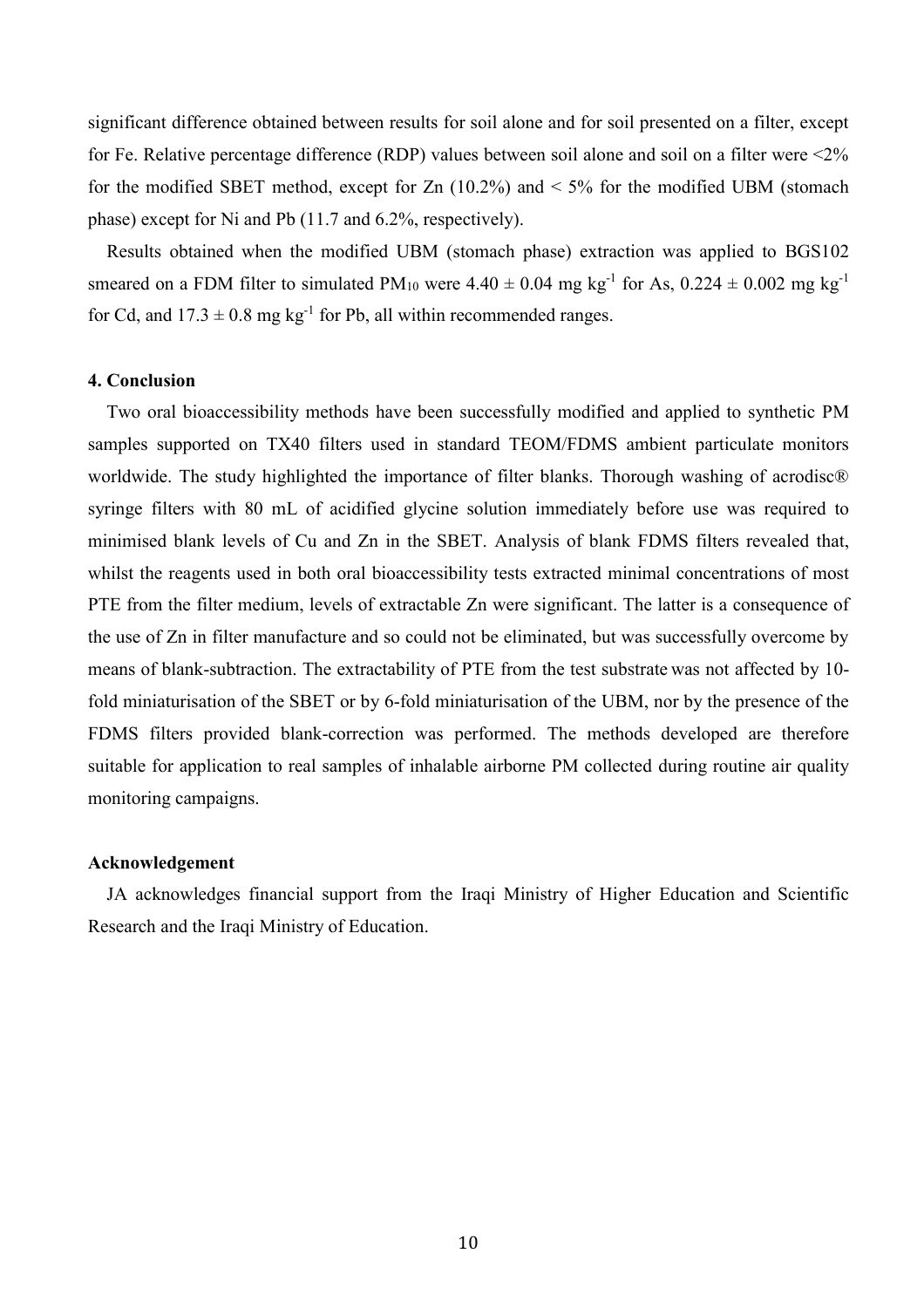- 1. A. Valavanidis, K. Fiotakis and T. Vlachogianni, *Journal of Environmental Science and Health. Part C, Environmental carcinogenesis & ecotoxicology reviews*, 2008, **26**, 339-362.
- 2. L. Ferreira-Baptista and E. De Miguel, *Atmospheric Environment*, 2005, **39**, 4501-4512.
- 3. S. W. Casteel, C. P. Weis, G. M. Henningsen and W. J. Brattin, *Environmental Health Perspectives*, 2006, **114**, 1162-1171.
- 4. J. Wragg and M. Cave, *In-vitro Methods for the Measurement of the Oral Bioaccessibility of Selected Metals and Metalloids in Soils: A Critical Review*, Report P5-062/TR/01, Environment Agency, UK, 2003.
- 5. G. Schoeters, *Journal of Toxicology and Environmental Health, Part B: Critical Reviews*, 2010, **13**, 232-241.
- 6. J. Wragg and M. Cave, *Analytica Chimica Acta*, 2012, **722**, 43-54.
- 7. Health effects institute (HEI), *Understanding the health effects of components of the particulate matter mix: progress and next steps.*, Health effects institute, 2002.
- 8. N. Shah, V. Shah and N. Chivate, *Journal of Applied Pharmaceutical Science* 2012, **02**, 33- 37.
- 9. M. King, in *Physiologic basis of respiratory disease,* BC Decker Inc, USA, 2005, ch. 35, pp. 409-416.
- 10. R. Tarran, *Proceedings of the American Thoracic Society*, 2004, **1**, 42-46.
- 11. O. R. Moss, *Health Physics*, 1979, **36**, 447-448.
- 12. M. Takaya, Y. Shinohara, F. Serita, M. Ono-Ogasawara, N. Otaki, T. Toya, A. Takata, K. Yoshida and N. Kohyama, *Industrial Health*, 2006, **44**, 639-644.
- 13. A. E. Taunton, M. E. Gunter, G. K. Druschel and S. A. Wood, *American Mineralogist*, 2010, **95**, 1624-1635.
- 14. W. Stopford, J. Turner, D. Cappellini and T. Brock, *Journal of Environmental Monitoring*, 2003, **5**, 675.
- 15. J. Wragg and B. Klinck, *Journal of Environmental Science and Health, Part A: Toxic/Hazardous Substances and Environmental Engineering*, 2007, **42**, 1223-1231.
- 16. J. E. Gray, G. S. Plumlee, S. A. Morman, P. L. Higueras, J. G. Crock, H. A. Lowers and M. L. Witten, *Environmental Science & Technology*, 2010, **44**, 4782-4788.
- 17. C. Julien, P. Esperanza, M. Bruno and L. Y. Alleman, *Journal of Environmental Monitoring*, 2011, **13**, 621-630.
- 18. N. Boisa, N. Elom, J. R. Dean, M. E. Deary, G. Bird and J. A. Entwistle, *Environment International*, 2014, **70**, 132-142.
- 19. R. Martin, K. Dowling, D. Pearce, J. Sillitoe and S. Florentine, *Geosciences*, 2014, **4**, 128- 175.
- 20. E. P. A. USA, *Standard Operating Procedure for an In Vitro Bioaccessibility Assay for Lead in Soil*, Report 9200.2-86, Enironmental Agency, USA, 2012.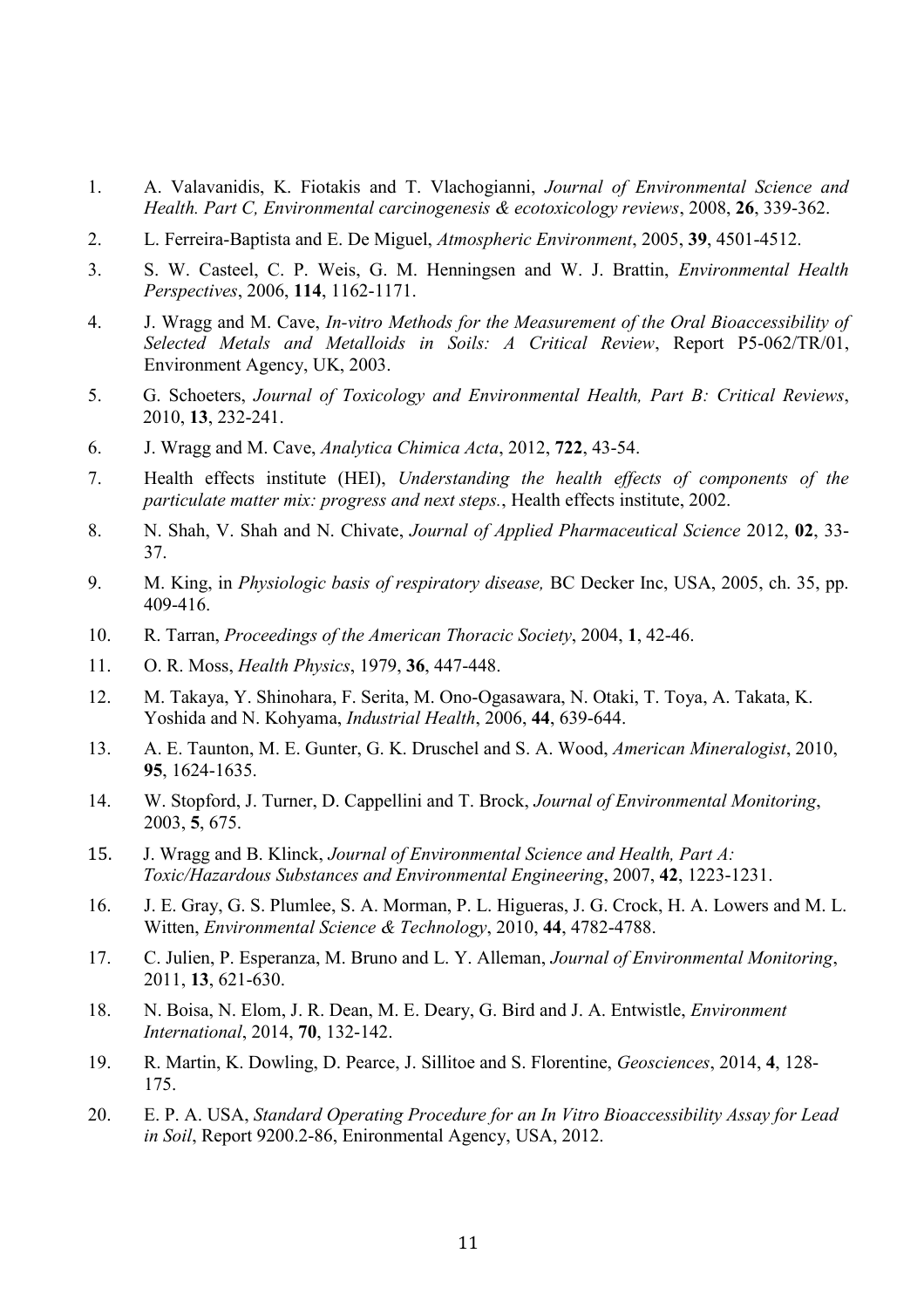- 21. M. V. Ruby, A. Davis, T. E. Link, R. Schoof, R. L. Chaney, G. B. Freeman and P. Bergstrom, *Environmental Science & Technology*, 1993, **27**, 2870-2877.
- 22. M. V. Ruby, R. Schoof, W. Brattin, M. Goldade, G. Post, M. Harnois, D. E. Mosby, S. W. Casteel, W. Berti, M. Carpenter, D. Edwards, D. Cragin and W. Chappell, *Environmental Science & Technology*, 1999, **33**, 3697-3705.
- 23. J. Wragg, M. Cave, N. Basta, E. Brandon, S. Casteel, S. Denys, C. Gron, A. Oomen, K. Reimer, K. Tack and T. Van de Wiele, *Science of the Total Environment*, 2011, **409**, 4016- 4030.
- 24. A. G. Oomen, C. J. M. Rompelberg, M. A. Bruil, C. J. G. Dobbe, D. Pereboom and A. Sips, *Archives of Environmental Contamination and Toxicology*, 2003, **44**, 281-287.
- 25. M. Cave, J. Wragg, H. Taylor, N. Basta, E. Brandon, S. Casteel, C. Gron, A. Oomen, and T. Van de Wiele, *Inter-laboratory Trial of a Unified Bioaccessibility Procedure*, Report Open report OR/07/027, British Geological Survey, Nottingham, 2009.
- 26. S. Denys, J. Caboche, K. Tack, G. Rychen, J. Wragg, M. Cave, C. Jondreville and C. Feidt, *Environmental Science & Technology*, 2012, **46**, 6252-6260.
- 27. BARGE and INERIS, UBM procedure for the measurement of inorganic contaminant bioaccessibility from solid matrices, [http://www.bgs.ac.uk/barge/docs/BARGE\\_UBM\\_DEC\\_2010.pdf,](http://www.bgs.ac.uk/barge/docs/BARGE_UBM_DEC_2010.pdf) (accessed 2014).
- 28. M. Rosende, L. M. Magalhaes, M. A. Segundo and M. Miro, *Analytica Chimica Acta*, 2014, **842**, 1-10.
- 29. A. Broadway, M. Cave, J. Wragg, F. M. Fordyce, R. J. F. Bewley, M. C. Graham, B. T. Ngwenya and J. G. Farmer, *Science of the Total Environment*, 2010, **409**, 267-277.
- 30. H. Roussel, C. Waterlot, A. Pelfrene, C. Pruvot, M. Mazzuca and F. Douay, *Archives of Environmental Contamination and Toxicology*, 2010, **58**, 945-954.
- 31. A. Barsby, J. M. McKinley, U. Ofterdinger, M. Young, M. Cave and J. Wragg, *Science of the Total Environment*, 2012, **433**, 398-417.
- 32. F. Madrid, M. Biasioli and F. Ajmone-Marsan, *Archives of environmental contamination and toxicology*, 2008, **55**, 21-32.
- 33. S. Das, J. S. Jean and S. Kar, *Ecotoxicology and Environmental Safety*, 2013, **92**, 252-257
- 34. S. M. Rodrigues, N. Cruz, C. Coelho, B. Henriques, L. Carvalho, A. C. Duarte, E. Pereira and P. F. Romkens, *Environmental pollution*, 2013, **183**, 234-242.
- 35. J. Li, Y. Wei, L. Zhao, J. Zhang, Y. Shangguan, F. Li and H. Hou, *Ecotoxicology and Environmental Safety*, 2014, **110**, 308-315.
- 36. J. Y. Kim, K. W. Kim, J. U. Lee, J. S. Lee and J. Cook, *Environmental Geochemistry and Health*, 2002, **24**, 215-227.
- 37. S. W. Lee, B. T. Lee, J. Y. Kim, K. W. Kim and J. S. Lee, *Environmental Monitoring and Assessment*, 2006, **119**, 233-244.
- 38. B. Yu, Y. Wang and Q. Zhou, *PLOS One*, 2014, **9**, 9.
- 39. N. Cruz, S. M. Rodrigues, D. Tavares, R. J. Monteiro, L. Carvalho, T. Trindade, A. C. Duarte, E. Pereira and P. F. Romkens, *Chemosphere*, 2015, **135**, 304-311.
- 40. A. L. Juhasz, E. Smith, J. Weber, M. Rees, A. Rofe, T. Kuchel, L. Sansom and R. Naidu, *Chemosphere*, 2007, **69**, 69-78.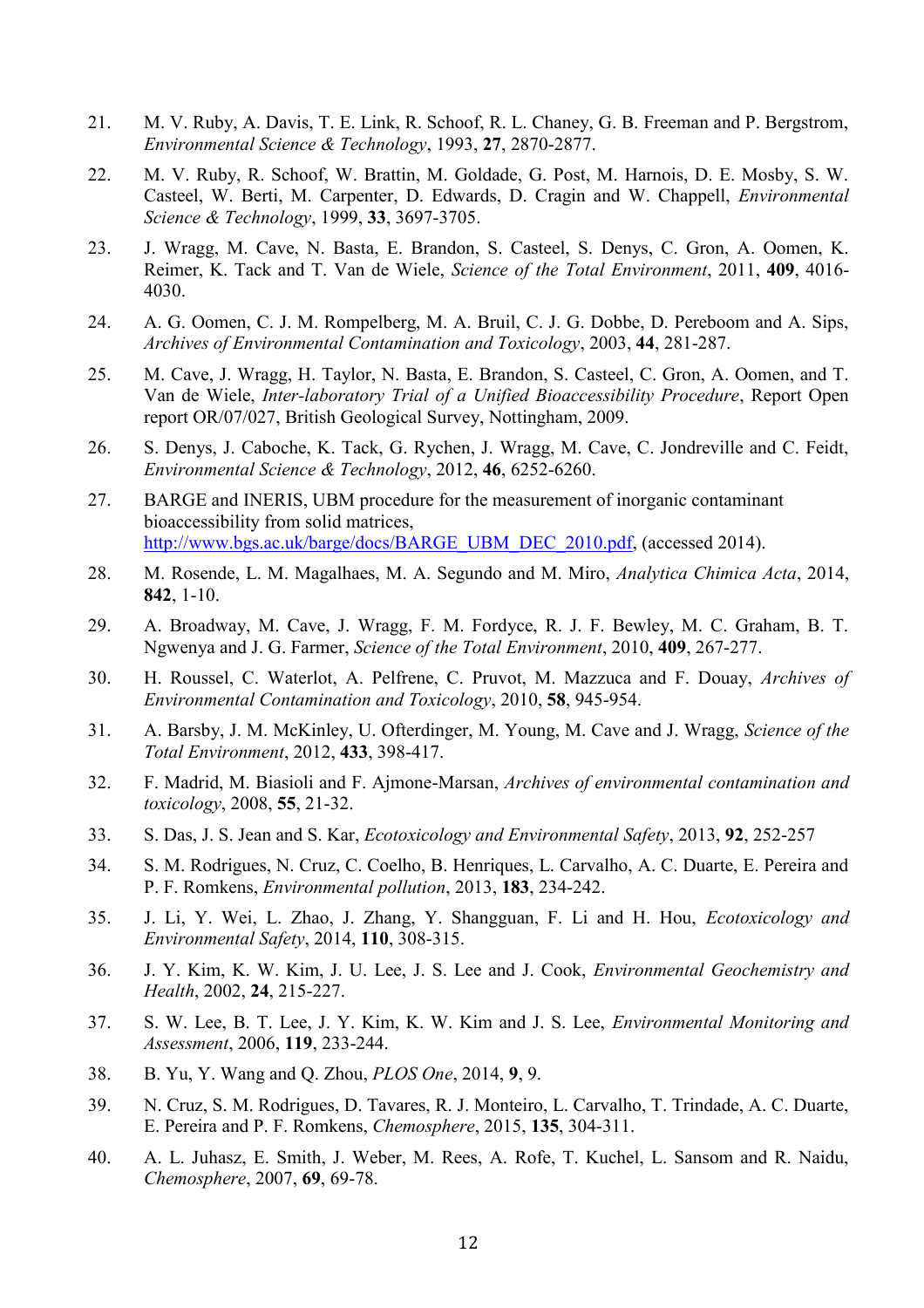- 41. J. G. Farmer, A. Broadway, M. Cave, J. Wragg, F. M. Fordyce, M. C. Graham, B. T. Ngwenya and R. J. Bewley, *The Science of the Total Environment*, 2011, **409**, 4958-4965.
- 42. A. L. Juhasz, E. Smith, J. Weber, M. Rees, T. Kuchel, A. Rofe, L. Sansom and R. Naidu, *Journal of Environmental Science and Health, Part A: Toxic/Hazardous Substances and Environmental Engineering,* 2013, **48**, 604-611.
- 43. X. Hu, Y. Zhang, Z. Ding, T. Wang, H. Lian, Y. Sun and J. Wu, *Atmospheric Environment*, 2012, **57**, 146-152.
- 44. P. Lawson and S. Tellis, Personal communication. Air Monitors Ltd, UK, 2015.
- 45. O. Butler, Personal communication. Health and Safety Laboratory, UK, 2015.
- 46. Thermo Fisher Scientific, Operating guide for TEOM-FDMS 1405-F ambient particulate monitor, [http://www.thermoscientific.com/content/dam/tfs/ATG/EPD/EPD](http://www.thermoscientific.com/content/dam/tfs/ATG/EPD/EPD%20Documents/Product%20Manuals%20&%20Specifications/Air%20Quality%20Instruments%20and%20Systems/Particulate/EPM-manual-1405F.pdf)  [Documents/Product Manuals & Specifications/Air Quality Instruments and](http://www.thermoscientific.com/content/dam/tfs/ATG/EPD/EPD%20Documents/Product%20Manuals%20&%20Specifications/Air%20Quality%20Instruments%20and%20Systems/Particulate/EPM-manual-1405F.pdf)  [Systems/Particulate/EPM-manual-1405F.pdf](http://www.thermoscientific.com/content/dam/tfs/ATG/EPD/EPD%20Documents/Product%20Manuals%20&%20Specifications/Air%20Quality%20Instruments%20and%20Systems/Particulate/EPM-manual-1405F.pdf), (accessed 2014).
- 47. Pall Life Sciences, Filtration products for air monitoring and sampling, [http://www.pall.com/pdfs/Laboratory/08.1868\\_Air\\_Monitoring\\_SS.pdf](http://www.pall.com/pdfs/Laboratory/08.1868_Air_Monitoring_SS.pdf), (accessed 2014).
- 48. T. Falta, A. Limbeck, G. Koellensperger and S. Hann, *Analytical and Bioanalytical Chemistry*, 2008, **390**, 1149-1157.
- 49. A. G. Oomen, A. Hack, M. Minekus, E. Zeijdner, C. Cornelis, G. Schoeters, W. Verstraete, T. Van de Wiele, J. Wragg, C. J. M. Rompelberg, A. Sips and J. H. Van Wijnen, *Environmental Science & Technology*, 2002, **36**, 3326-3334.
- 50. A. L. Juhasz, J. Weber, E. Smith, R. Naidu, M. Rees, A. Rofe, T. Kuchel and L. Sansom, *Environmental Science & Technology*, 2009, **43**, 9487-9494.
- 51. S. Tellis, Personal communication. Air Monitors Ltd, UK, 2015.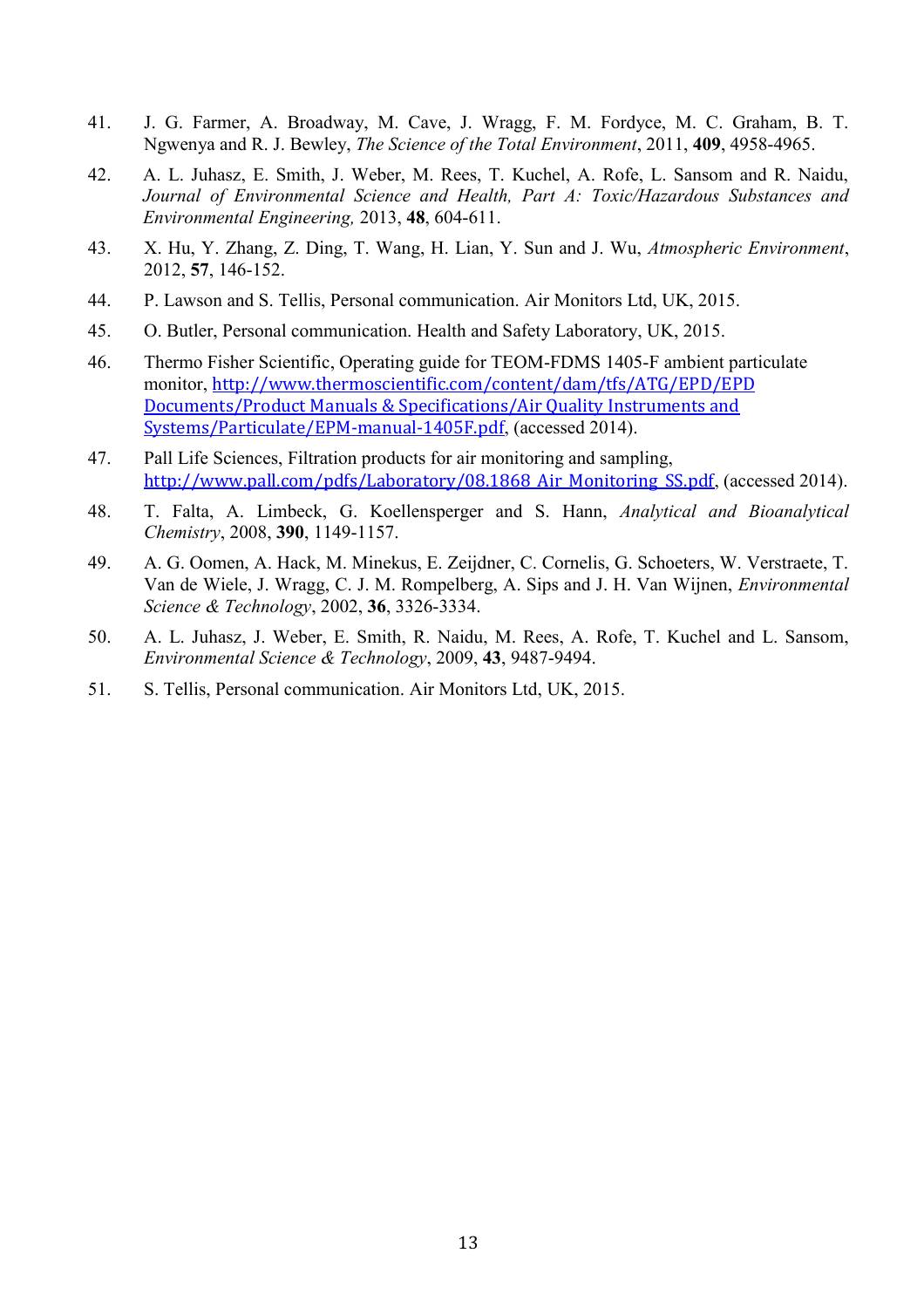## **Legends for Figures**

Figure 1

Release of Cu and Zn from blank acrodisc® syringe filters washed with glycine  $(0.4 \text{ mol L}^{-1} \text{ pH } 1.5)$ or HCl (pH 1.5)

## Figure 2

The bioaccessible concentrations of potentially toxic elements in soil BGS102 (1) alone and  $(2)$  when smeared on FDMS filters to simulated  $PM_{10}$  samples, as obtained with the modified simplified bioaccessibility extraction test (SBET) and stomach phase of the unified bioaccessibility method (UBM); error bars represent one standard deviations (n=3)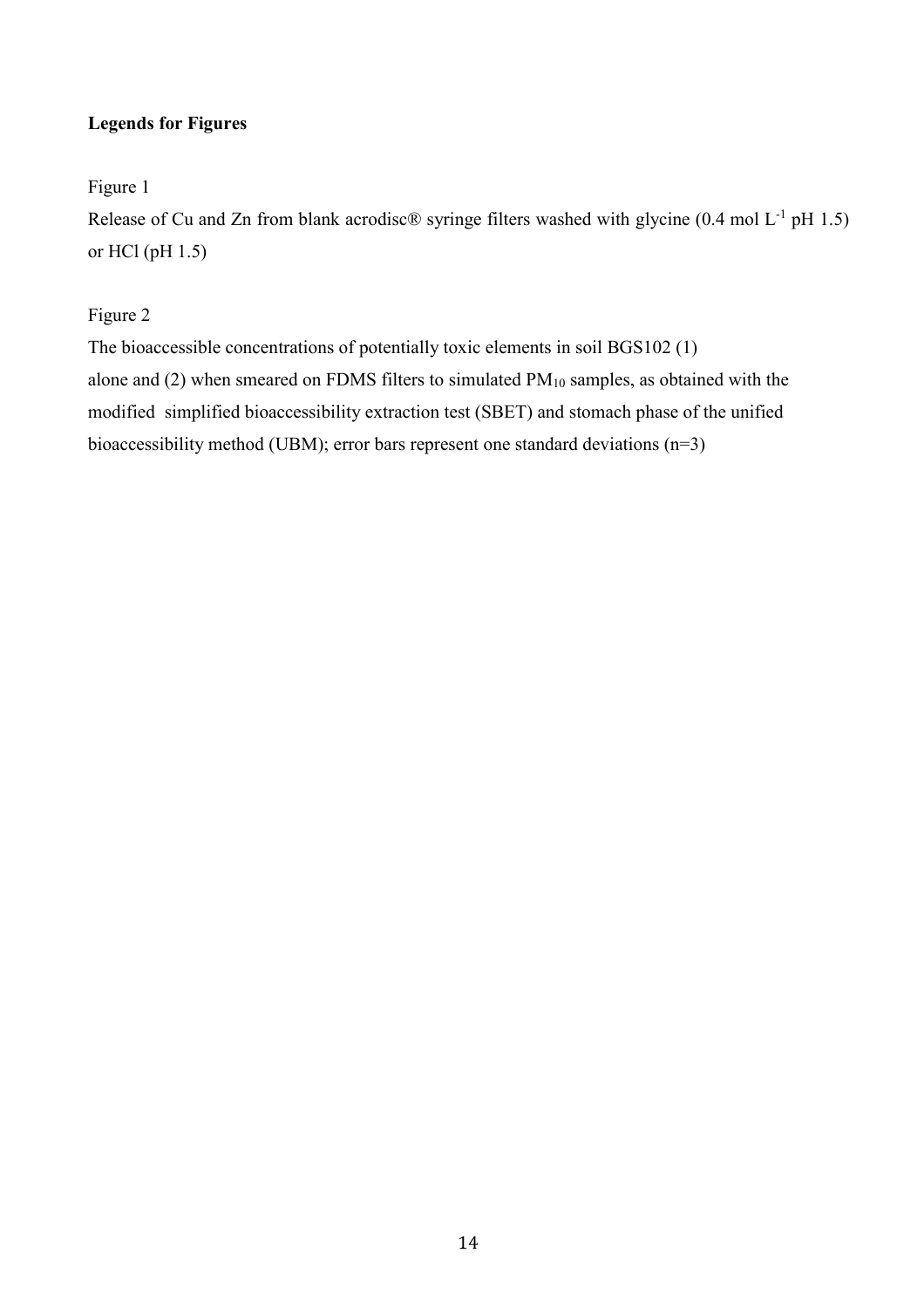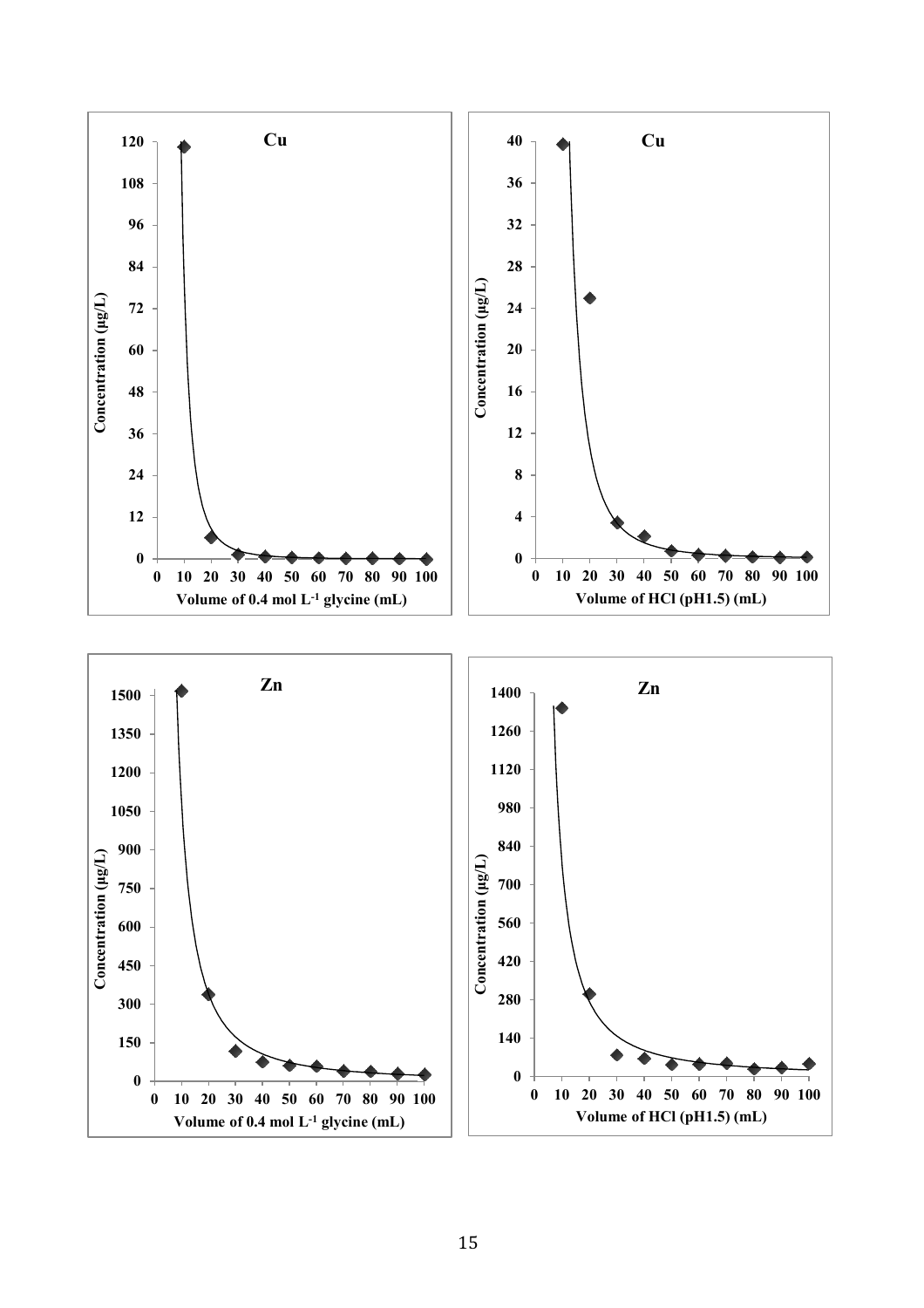



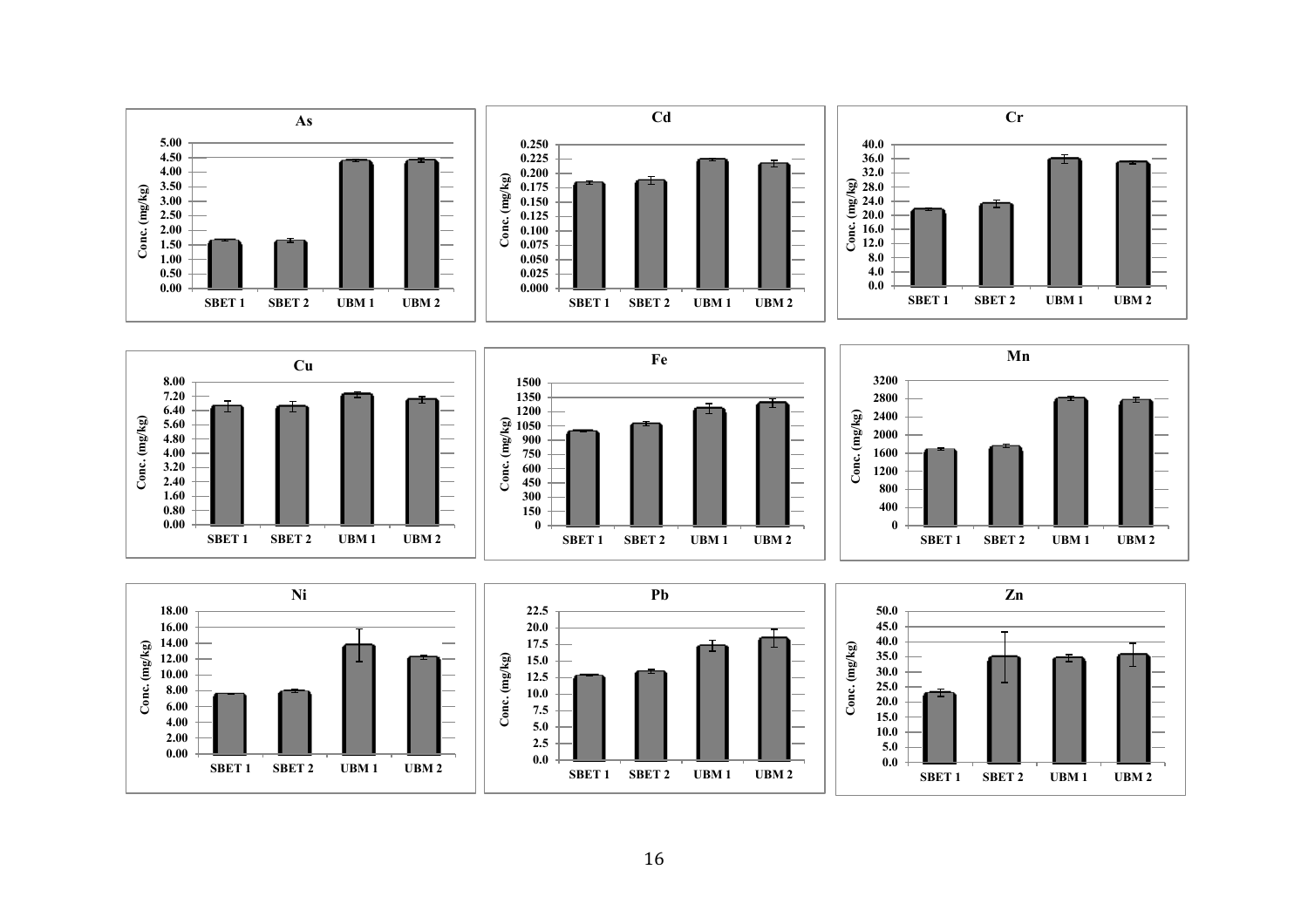#### **Table 1** Particle size distribution of Soil BGS102

| <b>Material</b>                                              | Mean particle diameter $(\mu m)$<br>d(0.5) | Particle diameter $(\mu m)$<br>d(0.1) | Particle diameter $(\mu m)$<br>d(0.9) |
|--------------------------------------------------------------|--------------------------------------------|---------------------------------------|---------------------------------------|
| BGS102 (current study)                                       | 7.6                                        |                                       | 43                                    |
| SRM 1648A Urban particulate matter (Certificate of Analysis) | 5.8                                        |                                       | 30                                    |
| SRM 2787 Fine particulate matter (Certificate of Analysis)   | 8.3                                        |                                       | 24                                    |

Data obtained using a Malvern Mastersizer 2000, d (0.5) indicates the particle size below which 50% of the volume is present, d (0.1) indicates the particle size below which 10% of the volume is present, d (0.9) indicates the particle size below which 90% of the volume is present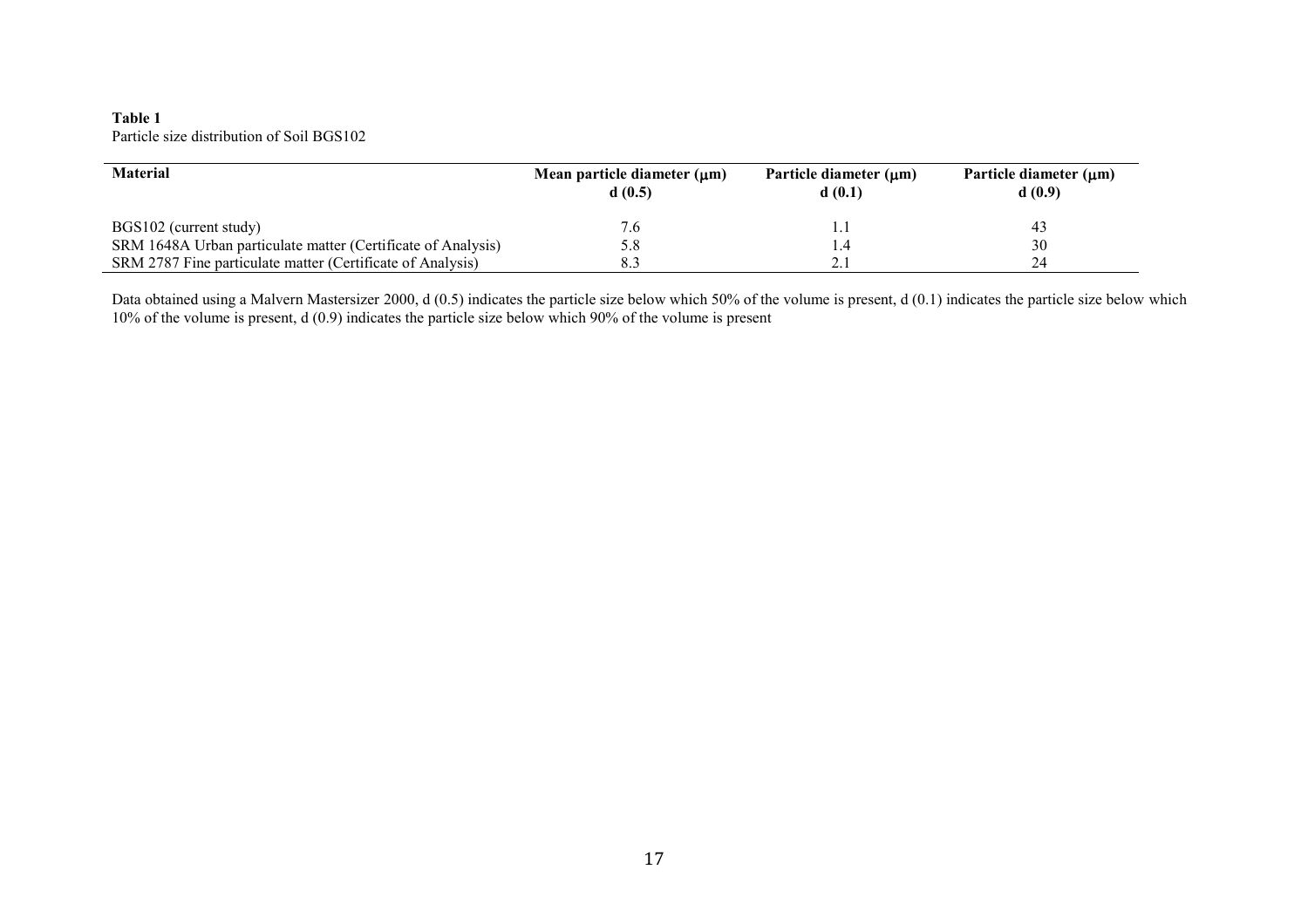**Table 2** ICP-MS operating conditions

| Power $(W)$                                                     | 1550                                                                                                                                                                                                                                                                                                                                                            |
|-----------------------------------------------------------------|-----------------------------------------------------------------------------------------------------------------------------------------------------------------------------------------------------------------------------------------------------------------------------------------------------------------------------------------------------------------|
| Quadrupole bias (V)                                             | $-15$                                                                                                                                                                                                                                                                                                                                                           |
| Octopole bias $(V)$                                             | $-18$                                                                                                                                                                                                                                                                                                                                                           |
| Nebulizer gas flow $(L \text{ min}^{-1})$                       | 0.85                                                                                                                                                                                                                                                                                                                                                            |
| Plasma gas flow $(L \text{ min}^{-1})$                          | 15                                                                                                                                                                                                                                                                                                                                                              |
| Auxiliary gas flow $(L \text{ min}^{-1})$                       | 0.9                                                                                                                                                                                                                                                                                                                                                             |
| Isotopes determined                                             | <sup>75</sup> As, <sup>111</sup> Cd, <sup>114</sup> Cd, <sup>52</sup> Cr, <sup>53</sup> Cr, <sup>63</sup> Cu, <sup>65</sup> Cu, <sup>56</sup> Fe, <sup>57</sup> Fe, <sup>55</sup> Mn, <sup>60</sup> Ni, <sup>61</sup> Ni,<br><sup>206</sup> Pb, <sup>207</sup> Pb, <sup>208</sup> Pb, <sup>64</sup> Zn, and <sup>66</sup> Zn                                    |
| Isotopes quantified (with internal<br>standards in parenthesis) | <sup>75</sup> As ( <sup>72</sup> Ge), <sup>111</sup> Cd ( <sup>115</sup> In), <sup>52</sup> Cr ( <sup>45</sup> Sc), <sup>63</sup> Cu ( <sup>45</sup> Sc), <sup>56</sup> Fe ( <sup>45</sup> Sc), <sup>55</sup> Mn ( <sup>45</sup> Sc),<br><sup>60</sup> Ni ( <sup>45</sup> Sc), <sup>208</sup> Pb ( <sup>209</sup> Bi), and <sup>66</sup> Zn ( <sup>72</sup> Ge) |
| Sample uptake rate (mL min <sup>-1</sup> )                      |                                                                                                                                                                                                                                                                                                                                                                 |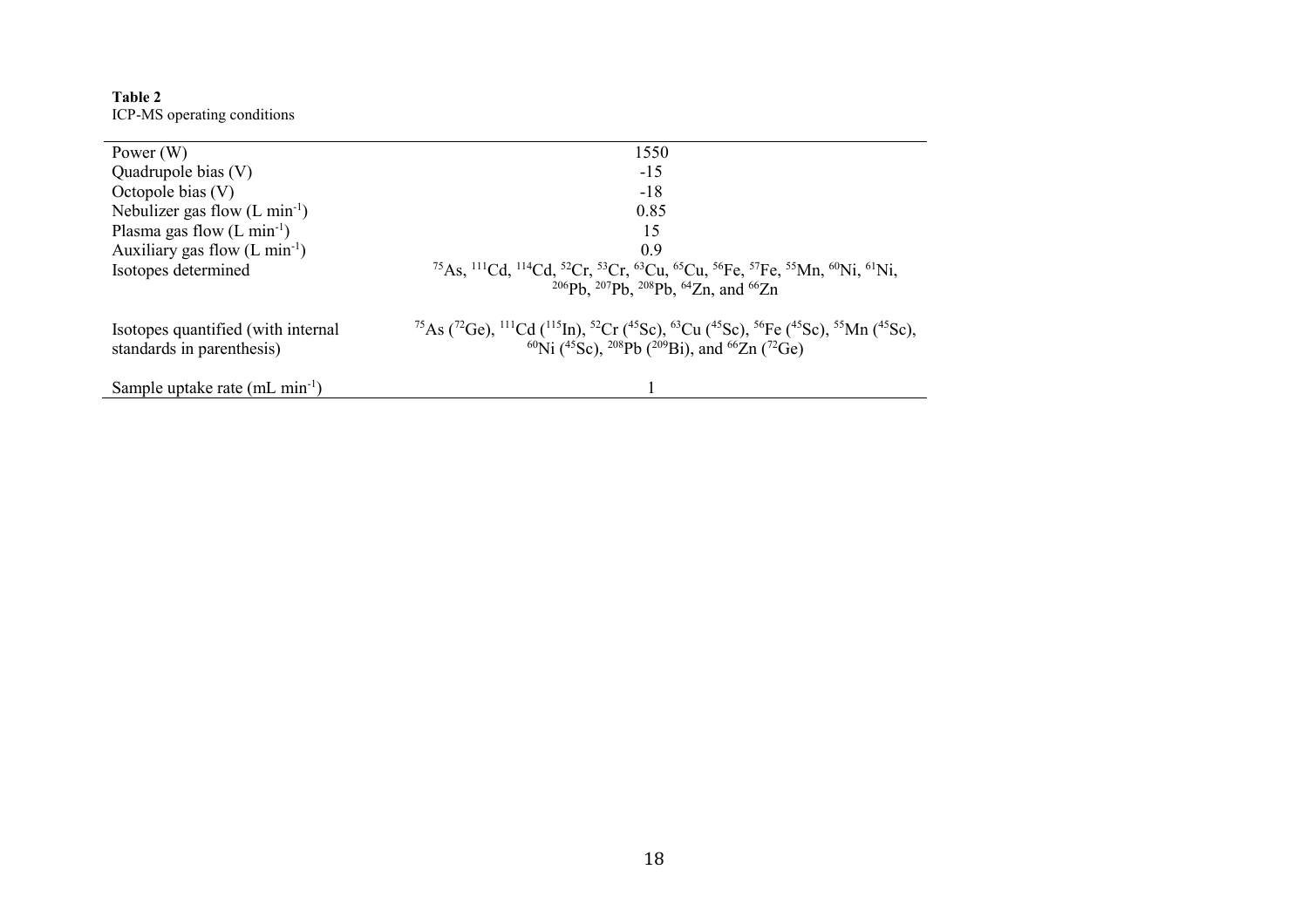#### **Table 3** Comparison between bioaccessible concentrations obtained by the original and the modified SBET and UBM (stomach phase) methods

|                | Mean $\pm$ SD (mg kg <sup>-1</sup> , n=3) |                   |                            |                   | Recovery $(\% )$ |                    | $%$ RPD     |                     |
|----------------|-------------------------------------------|-------------------|----------------------------|-------------------|------------------|--------------------|-------------|---------------------|
| <b>PTE</b>     | <b>SBET</b>                               |                   | <b>UBM</b> (stomach phase) |                   |                  | <b>UBM</b>         |             | <b>UBM</b>          |
|                | Original                                  | Miniaturized      | Original                   | Miniaturized      | <b>SBET</b>      | (stomach<br>phase) | <b>SBET</b> | (stomach<br>phase)  |
| As             | $2.31 \pm 0.20$                           | $2.16 \pm 0.18$   | $4.88 \pm 0.04$            | $5.01 \pm 0.07$   | 93.8             | 103                | 6.44P       | $2.54^{P}$          |
| C <sub>d</sub> | $0.199 \pm 0.019$                         | $0.196 \pm 0.020$ | $0.220 \pm 0.003$          | $0.214 \pm 0.004$ | 99               | 97.5               | $1.41^P$    | $2.56^{P}$          |
| Cr             | $23.8 \pm 1.8$                            | $26.2 \pm 2.3$    | $37.7 \pm 0.4$             | $36.9 \pm 0.1$    | 110              | 97.8               | $9.68^{P}$  | $2.21$ <sup>F</sup> |
| Cu             | $7.30 \pm 0.78$                           | $7.29 \pm 0.67$   | $7.91 \pm 0.04$            | $7.78 \pm 0.07$   | 99.9             | 98.4               | $0.138^{P}$ | 1.59 <sup>P</sup>   |
| Fe             | $1130 \pm 91$                             | $1350 \pm 123$    | $1490 \pm 30$              | $1560 \pm 42$     | 119              | 104                | $17.5^P$    | $4.32^{P}$          |
| Mn             | $2060 \pm 170$                            | $1920 \pm 158$    | $3010 \pm 12$              | $2900 \pm 10$     | 93.3             | 96.3               | $6.98^{P}$  | $3.82$ <sup>F</sup> |
| Ni             | $8.61 \pm 0.69$                           | $8.37 \pm 0.74$   | $12.5 \pm 0.1$             | $12.2 \pm 0.1$    | 97               | 97.6               | 2.74P       | 2.46 <sup>F</sup>   |
| Pb             | $15.1 \pm 1.4$                            | $17.3 \pm 1.4$    | $19.5 \pm 0.5$             | $19.1 \pm 0.3$    | 115              | 97.8               | $13.7^P$    | $2.22^{P}$          |
| Zn             | $21.2 \pm 4.6$                            | $20.2 \pm 15.8$   | $36.9 \pm 0.3$             | $35.7 \pm 0.4$    | 95               | 96.8               | $5.25^P$    | 3.24 <sup>F</sup>   |

*n: number of replicates; Recovery (%) = ([mean measured value in the modified procedure]/[mean measured value in the original procedure]) × 100; RPD: Relative percent difference =* {|1 − 2|*/((a1+a2)/2)}×100 where a1: values in the original procedure and a2: values in in the modified procedure; P: means that t test (0.05 significance level) passed; F: means that t test failed*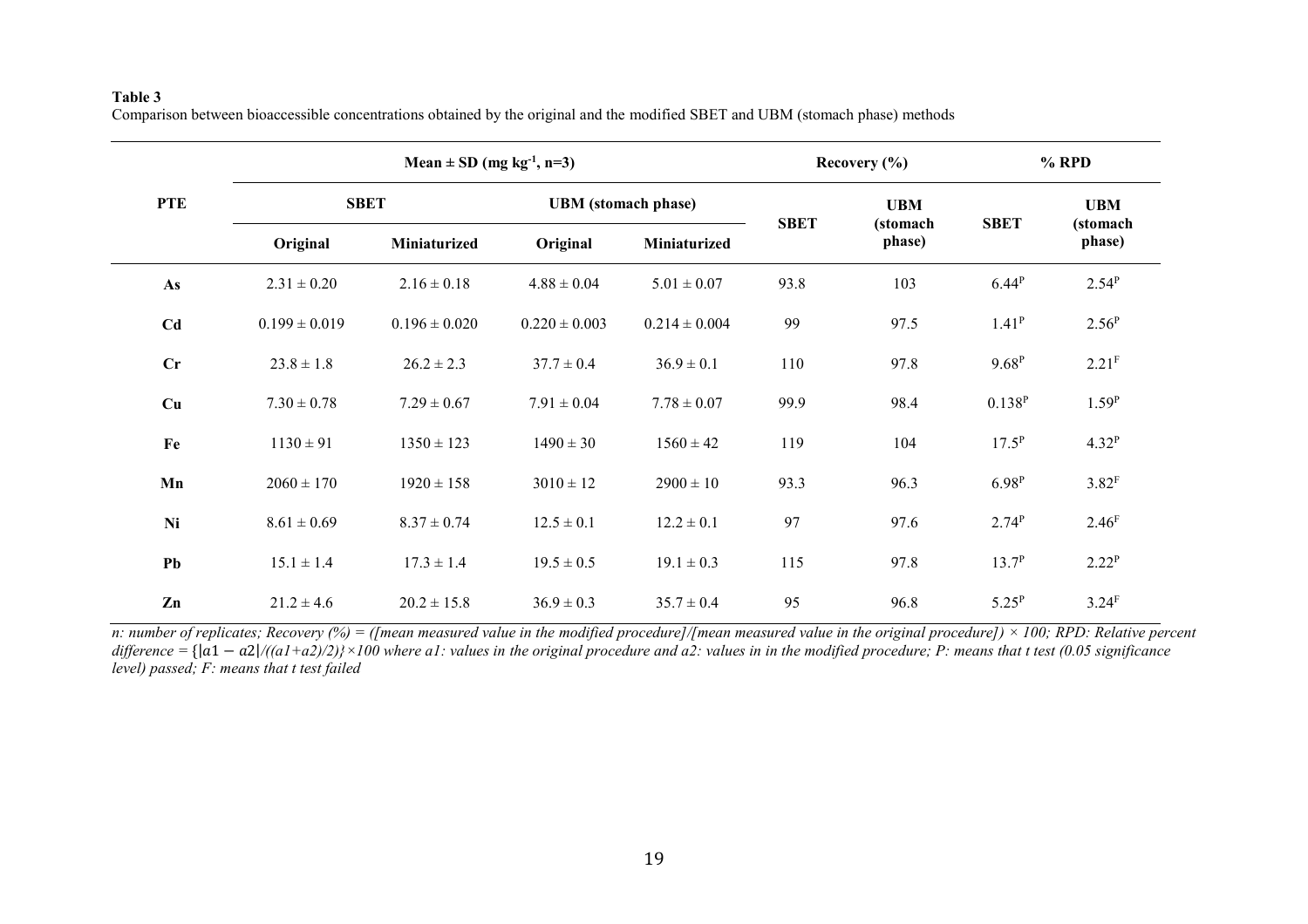#### **Table 4**

Bioaccessible concentrations of potentially toxic elements (PTE) in blank FDMS filters extracted using the modified simplified bioaccessibility extraction test (SBET) and the stomach phase of the unified bioaccessibility method (UBM)

|            | <b>SBET</b><br>$(n = 3)$                 |                                | <b>UBM</b> (stomach phase)<br>$(n = 3)$  |                                |  |
|------------|------------------------------------------|--------------------------------|------------------------------------------|--------------------------------|--|
| <b>PTE</b> | $\mu$ g L <sup>-1</sup><br>$Mean \pm SD$ | µg per filter<br>$Mean \pm SD$ | $\mu$ g L <sup>-1</sup><br>$Mean \pm SD$ | µg per filter<br>$Mean \pm SD$ |  |
| As         | ${}< 0.010$                              | ${}< 0.001$                    | ${}_{0.030}$                             | ${}< 0.001$                    |  |
| Cd         | ${}< 0.003$                              | ${}< 0.001$                    | ${}< 0.005$                              | ${}< 0.001$                    |  |
| Cr         | $0.100 \pm 0.060$                        | $0.001 \pm 0.001$              | < 0.174                                  | ${}< 0.001$                    |  |
| Cu         | $5.60 \pm 0.39$                          | $0.056 \pm 0.004$              | $20.8 \pm 0.3$                           | $0.078 \pm 0.001$              |  |
| Fe         | < 0.452                                  | ${}< 0.005$                    | < 16.1                                   | ${}< 0.060$                    |  |
| Mn         | < 0.134                                  | ${}< 0.001$                    | $6.96 \pm 0.97$                          | $0.026 \pm 0.004$              |  |
| Ni         | $0.400 \pm 0.260$                        | $0.004 \pm 0.003$              | < 0.137                                  | ${}< 0.001$                    |  |
| Pb         | $0.200 \pm 0.060$                        | $0.002 \pm 0.001$              | $0.416 \pm 0.127$                        | $0.002 \pm 0.001$              |  |
| Zn         | $284 \pm 53$                             | $2.84 \pm 0.53$                | $986 \pm 88$                             | $3.70 \pm 0.33$                |  |

*< indicates a value less than the instrumental detection limit; n: number of replicates*